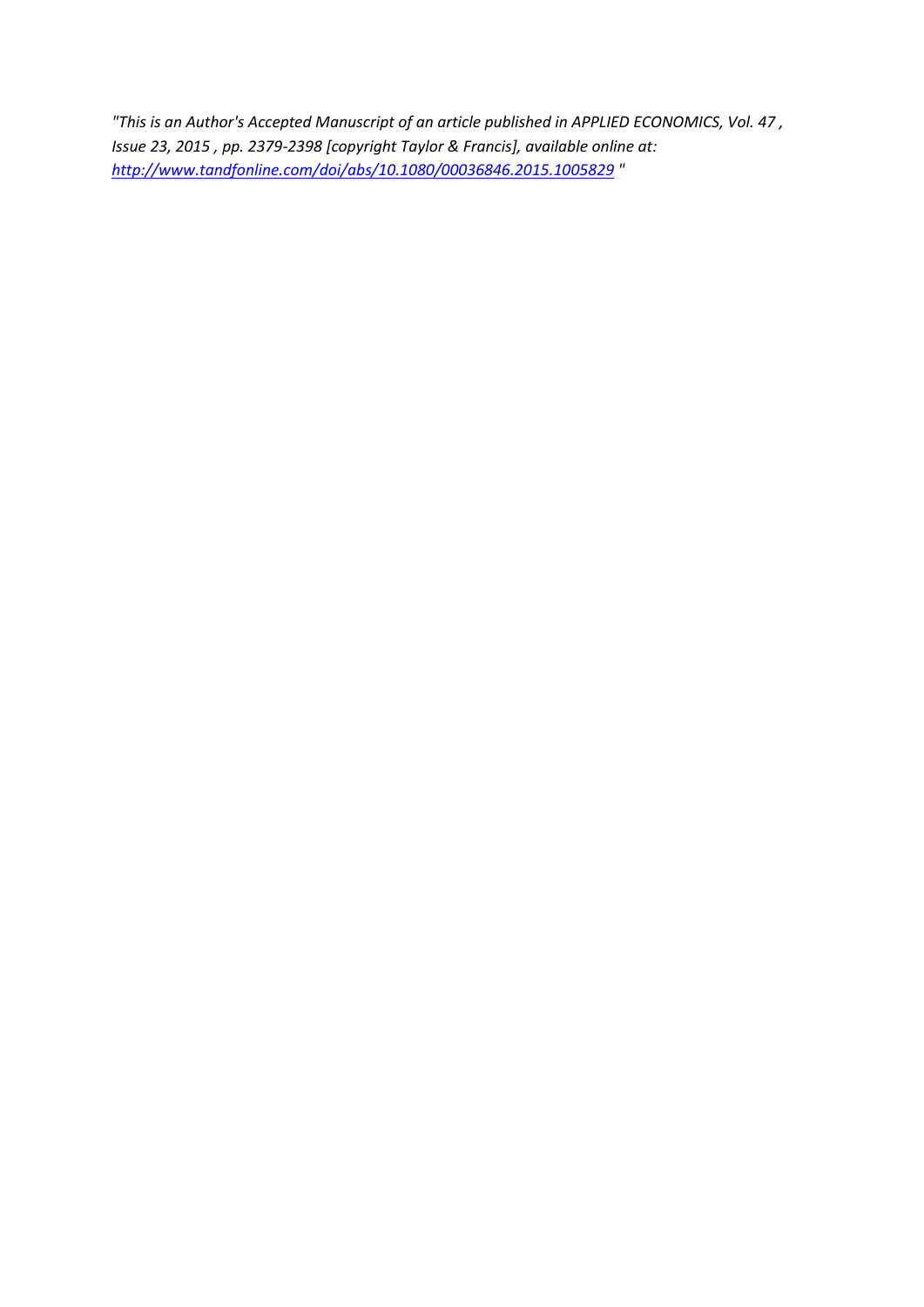## Financial Structure and Diversification of European Firms

# **Martina Lawless<sup>a</sup> , Brian O'Connell<sup>b</sup> and Conor O'Toole<sup>c</sup>**

*Revision prepared for Applied Economics, 4th December 2014*

Abstract: Small and medium enterprises have been shown to rely mainly on banks for funding and, unlike larger firms, rarely have direct access to capital markets. This paper looks at the extent to which SMEs avail of a wider range of funding options and how their use differs across firms and countries. Across all countries, we find that firms are currently using two or three sources of finance to fund their operations and have had previous experience of other types of funding. There are some noticeable differences across countries with peripheral economies generally being less diversified. Differences across firm size and age groups are more marked than cross-country variation, with smaller and younger firms significantly more reliant on a limited set of finance types and older, larger firms having more diversified financial structures. Looking at individual sources of financing, we find that trade credit and informal sources of finance are extremely prevalent across all countries, with Irish firms being particularly likely to use them as sources of funding.

<sup>a</sup> Economic and Social Research Institute, Whitaker Square, Sir John Rogerson's Quay, Dublin 2. Email[: Martina.lawless@esri.ie](mailto:Martina.lawless@esri.ie)

<sup>&</sup>lt;sup>b</sup> Indecon Economic Consultants, Indecon House, 4 Fitzwilliam Place, Dublin 2, Ireland. E-mail: [Brian.Oconnell@indecon.ie](mailto:Brian.Oconnell@indecon.ie)

<sup>&</sup>lt;sup>c</sup> Central Bank of Ireland, Spencer Dock, North Wall Quay, Dublin 1. E-mail: Conor.OToole@centralbank.ie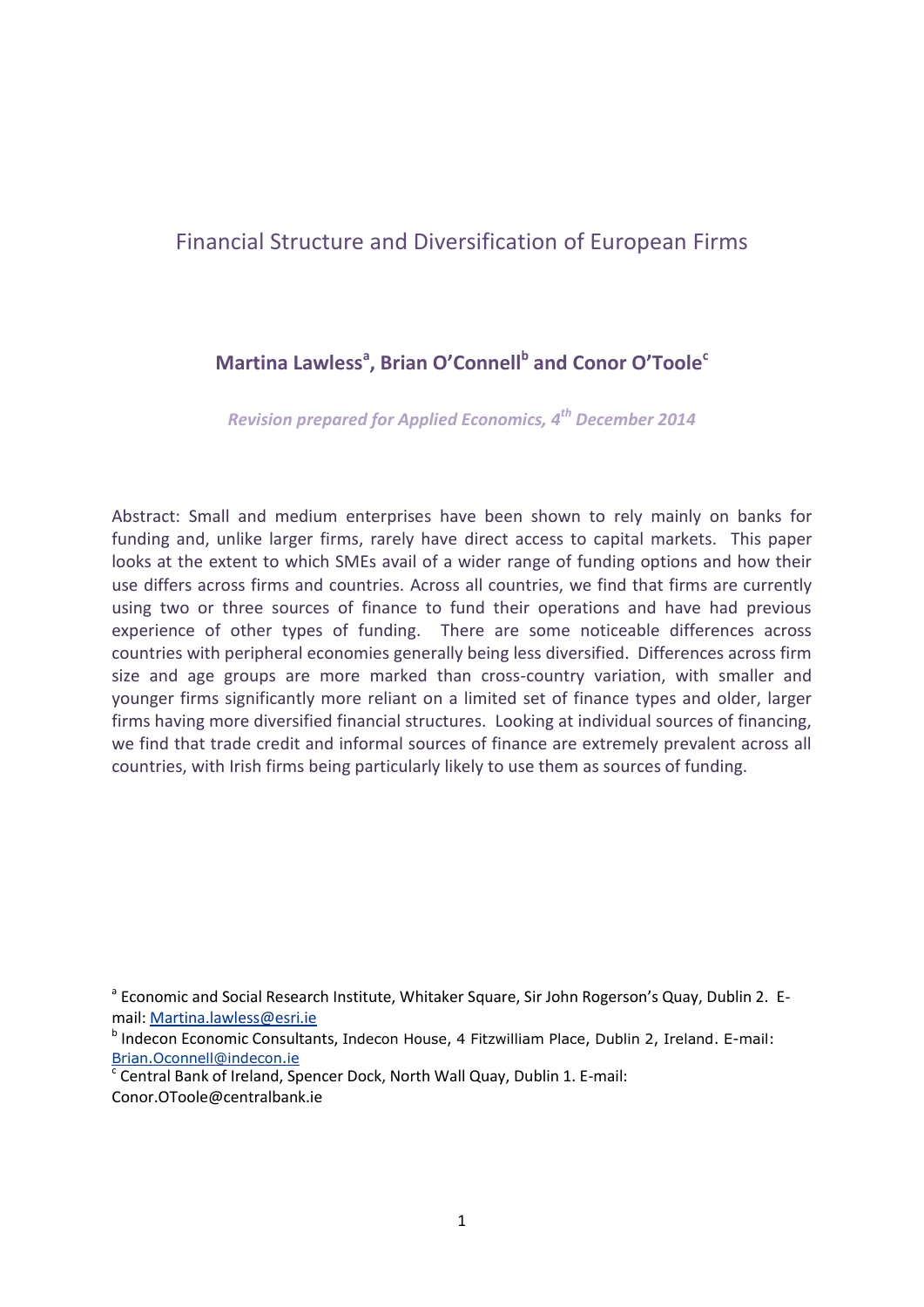#### **1. Introduction**

The greater difficulty faced smaller firms in accessing formal credit has been the subject of considerable research. Small and Medium Enterprises (SMEs) tend to have more limited internal resources than larger firms and little or no direct access to capital markets; as a result they are generally more reliant on banks for funding compared to larger firms. The vulnerability that this concentration on a single source of finance can bring was exposed during the financial crisis when there was a considerable increase in reports of difficulties facing SMEs in accessing bank credit (see for example Ferrando and Griesshaber, 2011). Financing is crucial to business performance, as evidenced by Clarke, Cull and Kisunko (2012) who found that firms were more likely to survive the crisis if they had access to external credit.

When it comes to accessing bank loans, it can be difficult for SMEs to convince banks of the quality of their business plans and, for newer firms in particular, it can take a considerable amount of effort to build a reputation that signals that they are low risk. Furthermore, SMEs often have less collateral that could protect creditors (ECB, 2007). The heterogeneous nature of SME loans mean that relationships are important and this involves an investment of time and personnel from the bank side, even for low-volume customers to overcome the differences in information about the firm and its prospects that the bank and firm have available to them (Levine, 2005).

Research on SME funding has tending to focus to a large extent on access to bank credit and the amount of debt carried by firms. Some examples of this literature, which we will discuss in more detail in the next section, include recent research by Psillaki and Daskalakis (2009) and González and González (2012) analysing the determinants of the leverage ratio across firms. Gartner, Frid and Alexander (2012) broaden the focus somewhat by examining how firm characteristics affect the use of personal sources and external sources of finance differently. Similarly, Mac an Bhaird and Lucey (2010) separate personal or internal sources of finance from external debt.

The contribution of this paper is to broaden the analysis of firm funding away from this focus on bank lending to examine the extent to which firms are diversified across different financing types. This question has not been asked previously in the literature. Unlike the papers cited above, we do not look at how leveraged the firm is but rather at the number of financing sources available to it and hence examine the sensitivity that firms are likely to have to a shock to any individual source of funds. Along with formal bank lending, we look at how commonly firms use their internal resources, when they access informal sources of funding such as family loans and trade credit, and when they raise funds from issuing new equity or other sources of risk capital.

In addition, our research is the first study to provide a cross country evaluation of SME financial diversification. Previous research mainly focuses on modelling the share of debt to total assets or focuses on the percentage of equity relative to debt in the total funding mix using single country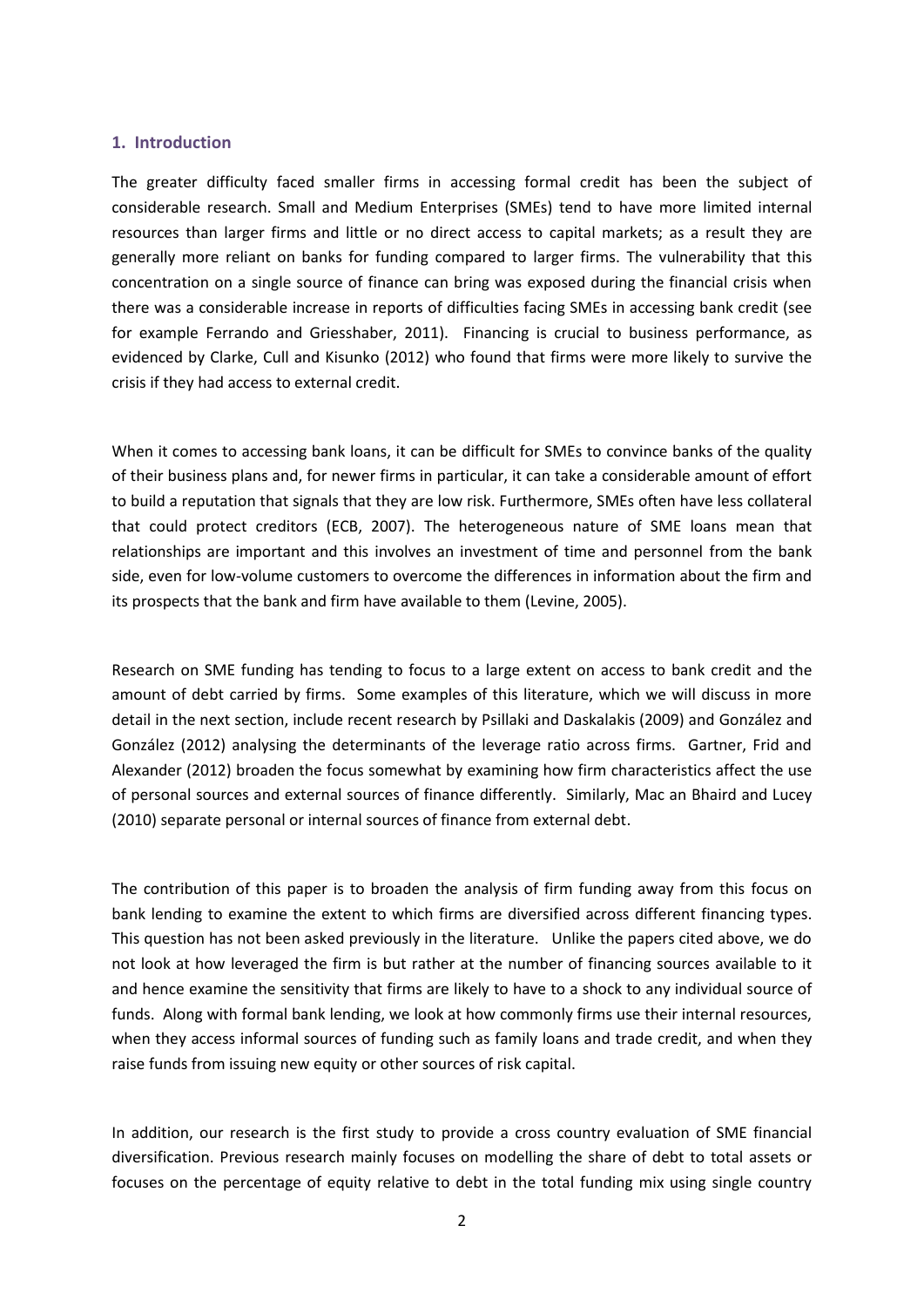studies (Bhaird and Lucey, 2010, La Rocca et al., 2011; Jeveer, 2013). While some countries do provide a cross country comparison of the ability of firms to access different types of external financing (Beck, Demirgüç-Kunt, Laeven and Maksimovic, 2004), they do not provide an analysis of diversification as is presented in this paper. We believe our research provides important insight into the number of financing sources that are used by SMEs. Focusing on financing diversification is important in the context of financial stability concerns. If SMEs have a number of external financing avenues, then they are less susceptible to be adversely affected by supply shocks to any one source. Our research can support the existing literature by focusing on the number of financing sources available.

The financing structure and ability of SMEs to fund investment through a diversified set of instruments is not just important because of the size of the SME sector. A range of papers have found that the establishment and growth of new firms makes a considerable contribution to overall economic growth and, if financial obstacles hamper entrepreneurship and limit the growth opportunities of younger firms in particular, this could have negative implications for the performance of the economy overall. For example, within Europe the relatively low level of entrepreneurship has been singled out as an important factor slowing down economic growth and job creation (European Commission, 2013).

Across all countries, we find that firms are currently using two or three sources of finance to fund their firms operations and have had previous experience of other types of funding. There are some noticeable differences across countries with peripheral economies generally being less diversified. Differences across firm size and age groups are more marked than cross-country variation, with smaller and younger firms significantly more reliant on a limited set of finance types and older, larger firms having more diversified financial structures. Looking at individual sources of financing, we find that trade credit and informal sources of finance are extremely prevalent across all countries, with Irish firms being particularly likely to use them as sources of funding.

This paper proceeds as follows: Section 2 examines the existing research and hypotheses on the capital structure and funding sources available to SMEs, focusing in particular on the effect that the firm's life-cycle has on opportunities to access different types of finance. Section 3 introduces the cross-country survey data and describes some general patterns of funding diversification and use of different sources. Section 4 presents the econometric analysis examining the effect of firm characteristics on range of finance types used and on the use of each source separately. Section 5 concludes.

## **2. Capital Structure of SMEs**

The SME sector accounts for the vast majority of enterprises in the EU and employs more than half of the labour force (OECD, 2009). Although it makes up a significant proportion of employment, the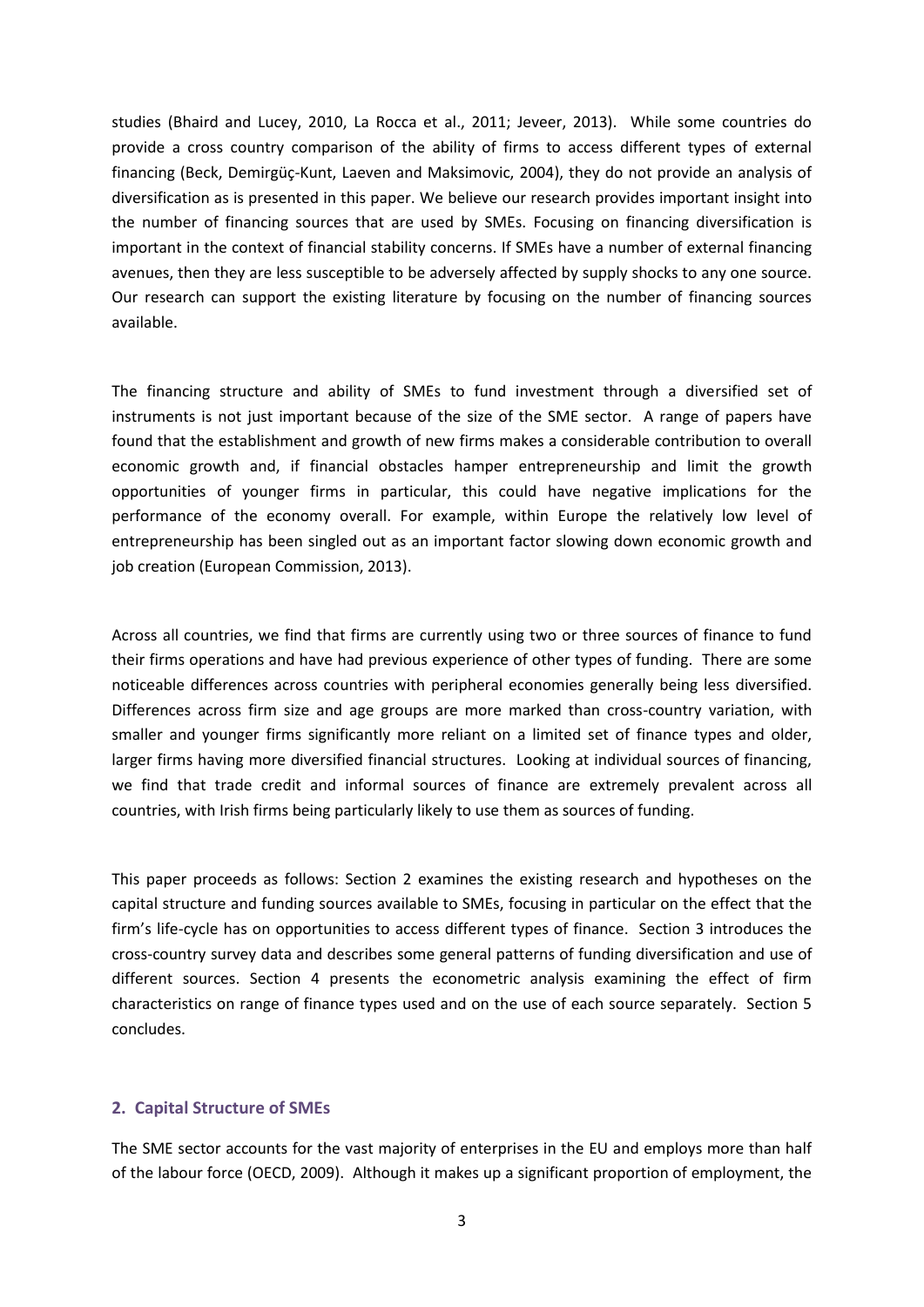SME sector tends to be characterised by a greater degree of output and profit volatility than larger enterprises. They are also more liable to failure; manufacturing firms with fewer than 20 employees have been found to be five times more likely to fail in a given year than larger firms (OECD, 2006). This is the case even in times of stable economic growth. In times of recession or crisis, SMEs are particularly vulnerable as their limited diversification and dependence on short-term credit give them much less of a buffer against demand falls than are available to larger firms (OECD, 2009).

The classic result in corporate finance is that of Modigliani and Miller (1958), which posits that, in the absence of market failures, firms are indifferent between debt and equity as ways to raise financing. Later work by Myers (1984) and Myers and Majluf (1984) however take into account that firm owners can be assumed to have more information about the value of the firm and its projects than external investors and also assume owners prefer to maximise their own control of their business. This leads to the "pecking order" theory of corporate financing, whereby businesses seek financing for investment according to a preferred hierarchy. The first preference would be to use internal financing, and if this is not sufficient, to raise debt rather than equity when looking towards external financing. Internal financing is also found to be the first choice of funding by Carpenter and Petersen (2002), who find that the average firm retains all of its income and raises relatively little external finance.

A different type of ordering of finance preferences, based on the cost of different types of debt, is outlined in the model by Diamond (1991) where firms gradually become able to access different sources of financing as they develop their reputation. At early stages of their life-cycle, firms are limited to accessing more expensive types of financing, such as short-term, collateralised bank loans. However, as they develop a good reputation, they may find themselves able to access cheaper form of financing such as public debt.

Expanding on the theory that as firms become more established, the types of financing they use change, a stylised figure of a "financial growth cycle" is presented by Berger and Udell (1998). This shows the evolution of the range and types of financing available as firms become older and larger, replicated here as Figure 1. The smallest and youngest firms, who face the greatest difficulties in convincing investors or lenders of their quality, tend to rely on initial financing from the business owner's own resources, trade credit and, in certain cases, from angel finance. As the firm grows and becomes more established, it begins to gain access to more formal sources of finance. At this stage equity financing may become an option from venture capital funds but more commonly the funding comes from raising debt from banks and other types of financial intermediary. As firms get older and larger, accumulated retained earnings may also become an important source of funding in itself, as well as providing reassurance for potential external funders of the firm's performance. For the largest, more mature firms, participation in public equity and debt markets may eventually become an option. The larger, more established firms retain the ability to also use most of the funding sources available to younger firms (with the exception of angel or venture capital funds), so they have the ability to have a greater diversity of funding types available.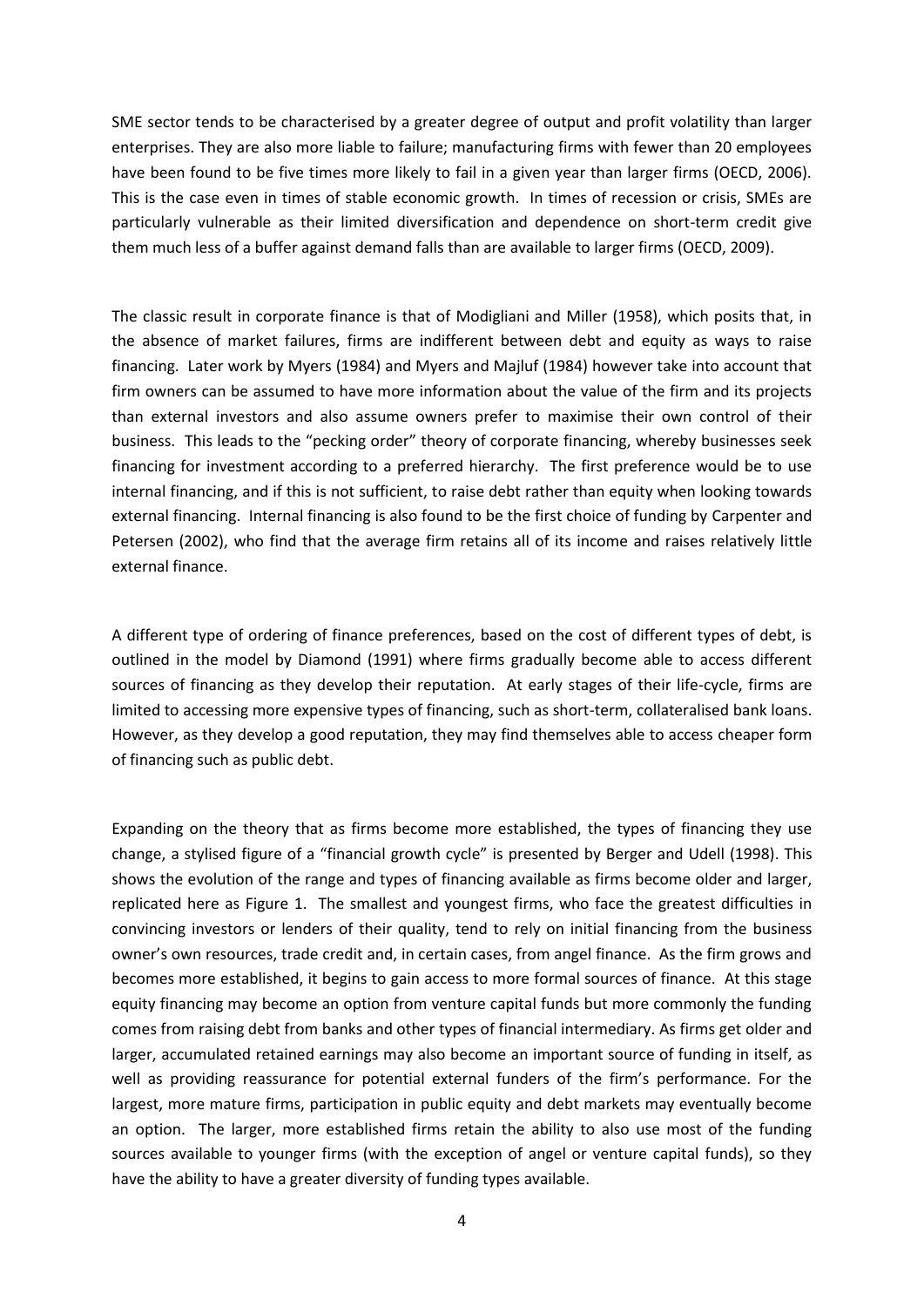According to this typology of financing sources, bank financing is not generally available to firms at the very early start-up stage, when the business idea is still being developed and there are limited tangible assets for use as collateral. Only once the business has been established as a trader and some level of tangible assets have been acquired is external debt likely to be available to the firm. This does not totally exclude start-up firms from the obtaining external debt, but rather results in the loans obtained frequently being collateralised by the business owner's personal property or being guaranteed by the owner or other family or associates.

Coleman and Robb (2011) find that the problems of informational opacity are particularly relevant for high-technology start-ups and that these firms therefore have to initially rely on greater proportions of owner-provided equity until they can build up a credit record that enables them to access external funding. They hypothesise that the reason that external funding is less available to these high-technology firms is due to their limited tangible assets and high level of intangible intellectual property which cannot be pledged as collateral. They are therefore viewed as more risky, at least in the early stages. Also focusing specifically on start-ups, Gartner, Frid and Alexander (2012) find that personal sources of finance are relied on heavily by these firms. Estimates of potential growth and official registration of business are important for rising outside financing. External finance, when used, came almost exclusively from various forms of debt, with outside equity relatively rare.

Previous survey evidence on the capital structure of Irish SMEs by Mac an Bhaird and Lucey (2010) finds a pecking order of funding types that is generally consistent with a Myers (1984) style model. In particular, internal sources such are retained earnings are preferred to external sources, emphasising the role of firm profitability in funding further investment. Correlation coefficients show a negative relationship between the usage of owner's collateral and the age and size of the firm, at the same time that retained earnings become more important as the firm ages and grows. Long-term debt is also negatively related to firm age, presumably also being superseded by internal funds, although a positive relationship is observed between long-term debt and firm size.

Berger and Udell (1998) highlight the role of trade credit in financing early-stage firms. Although trade credit can be a more expensive form of borrowing than bank credit, it can have other benefits for firms in terms of flexibility and cash flow management. The informational asymmetries between firm and bank that prove an obstacle to small firm financing could be less severe in a trade credit relationship, where the supplier providing credit has experience of the firm's sector and production process. There is also evidence that access to trade credit can play an important role in mitigating the impact of bank credit constraints, in particular during periods of recession (Love, Preve and Sarria-Allende, 2007; Ferrando and Mulier, 2013; Casey and O'Toole, 2013).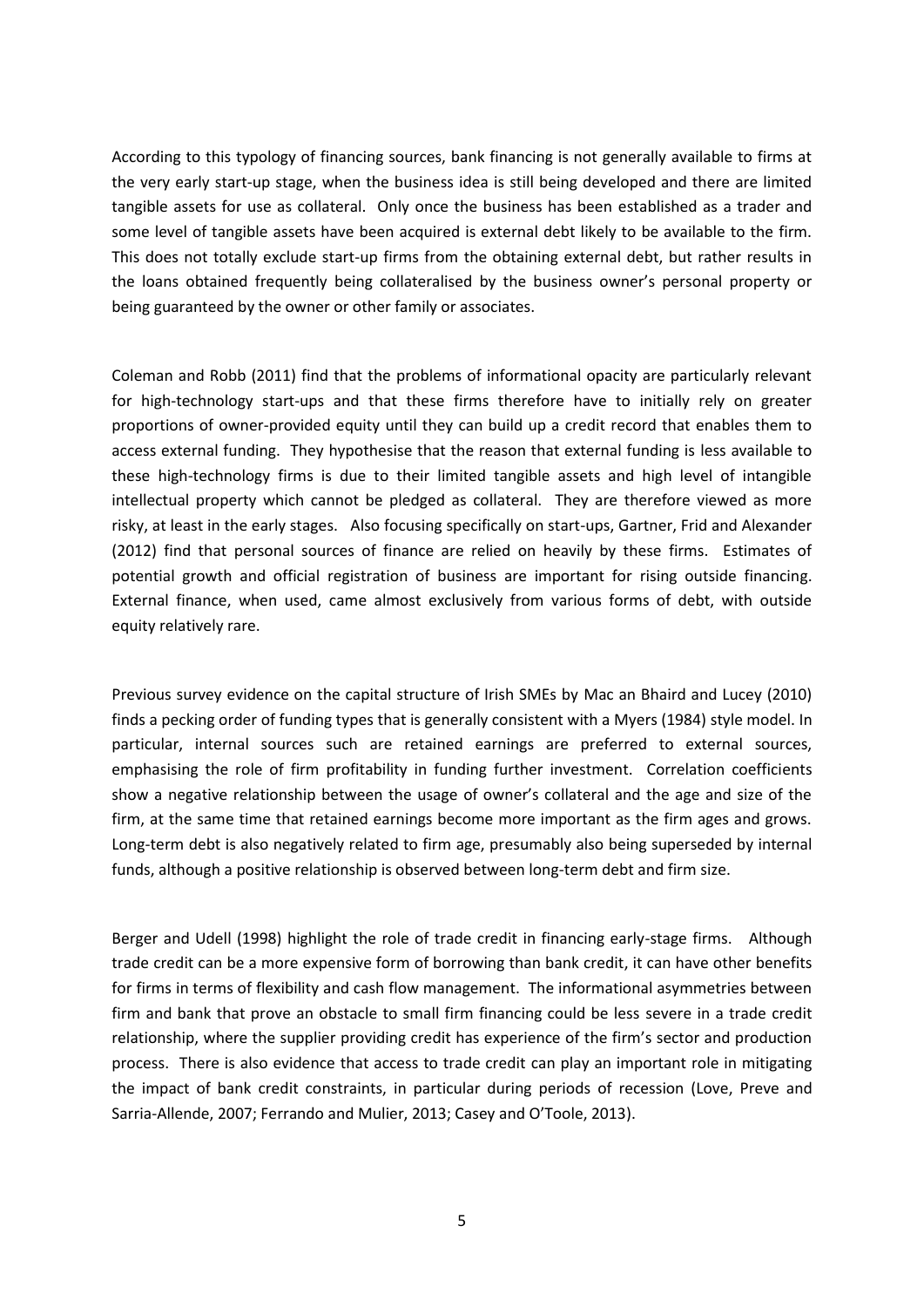External risk capital use is relatively rarely accessed by SMEs, with the exceptions of angel and venture capital funds that aim to invest particularly in young, high potential firms. There are huge differences across countries in the relative amounts raised and invested in venture capital, influenced by the presence of active IPO markets, interest rates, corporate income tax rates and R&D spending (Bonini and Alkan, 2012). In terms of its impact, Kortum and Lerner (2000) find a significantly positive effect of venture capital investment on patents, estimating that it accounted for 8% of industrial innovations in the decade ending in 1992 and that this ratio was increasing.

Despite arguments that there is a market failure in external funding for start-up companies, and particularly for high-technology firms, government intervention to bridge this gap by supporting venture capital funds has not been without criticism. The main problems besetting these schemes relate to the ability of government officials to adequately identify and support potential high-growth firms and the danger that decisions on the firms to support may be taken on political rather than strictly economic grounds (Del-Palacio, Zhang and Sole, 2012).

Venture capital tends to be restricted to narrow subsectors and is therefore unlikely to be a broad source of financing for SMEs. Fenn, Liang and Prowse (1997) find that the majority of firms with some venture capital financing were in high-technology sectors such as computing and biotechnology. These firms are characterised by high ratios of research and development expenditures relative to assets and tended to have lower ratios of debt to assets.

Previous comparative research on SME funding across countries has focused on examining the effects of differences in institutional characteristics and financial sophistication, mainly in less developed countries. Using data from firms in eighty countries, Beck, Demirgüç-Kunt, Laeven and Maksimovic (2004) find that measures of financial intermediation development and legal system efficiency are amongst the most significant factors explaining cross-country variation in the ability of firms to access finance. Variation in access to financing across firms is strongly negatively related to firm size and also to firm age. Foreign-owned firms were considerably less likely to report difficulties in accessing credit, even controlling for other characteristics.

Within Europe, Psillaki and Daskalakis (2009) look at four countries (Greece, France, Italy and Portugal), focusing on the firm-specific factors that they find are common in determining capital structure across countries. They find that the relationships between leverage and firm characteristics such as size or profitability have consistently signed coefficients across the different countries. González and González (2012) also look at the determinants of firm leverage using panel data from Spain. They find some evidence that firms have a target leverage ratio that they adjust towards which is positively related to investment opportunities. As such they find that elements of both the trade-off theory and the pecking order theory can be found to apply to small firms, with the latter showing somewhat stronger validity.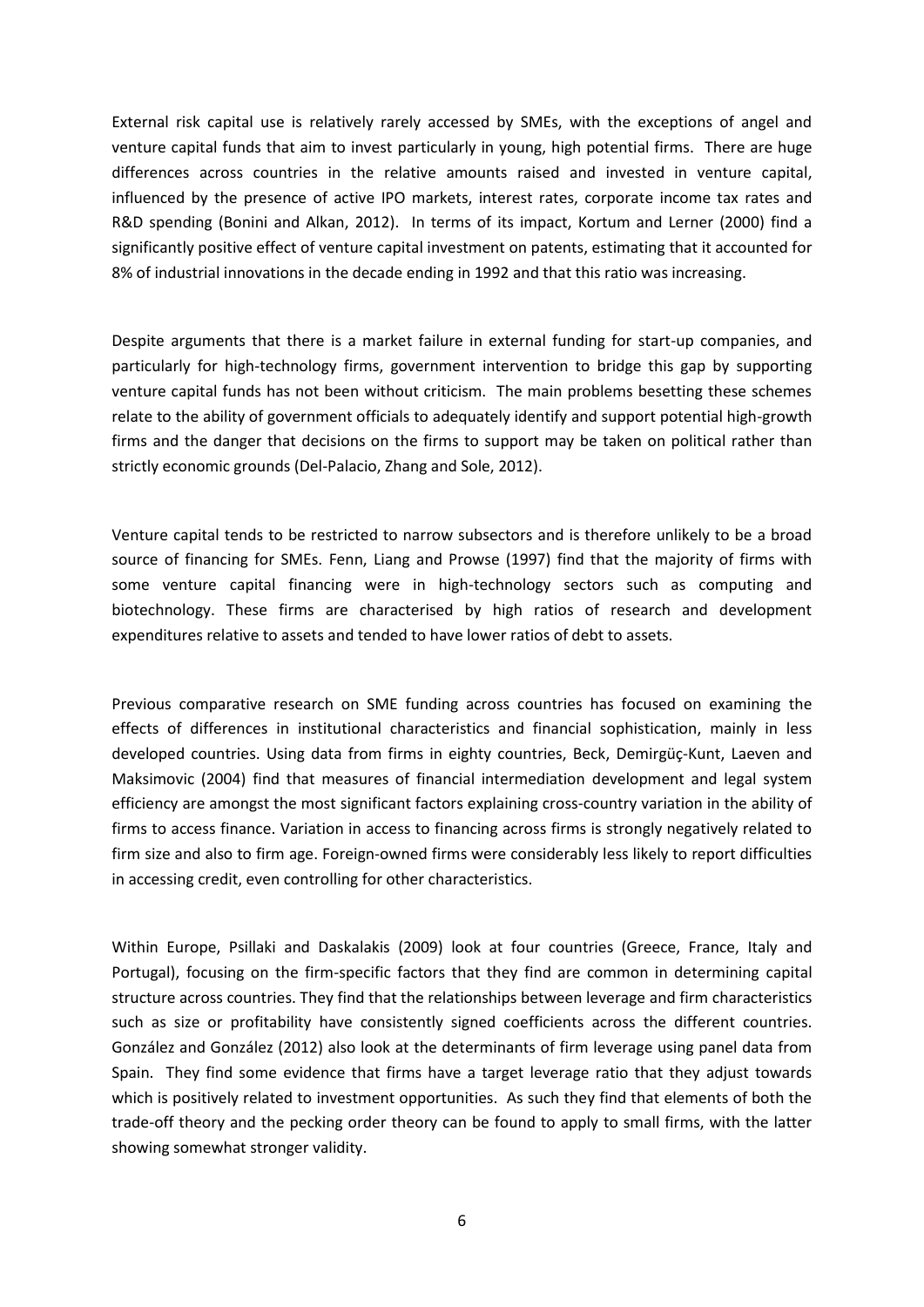## **3. Data and Patterns of Financing Sources**

## *Survey Description*

We use firm-level survey data from the ECB's Survey of Access to Finance in Europe (SAFE), which is a twice yearly survey of euro area SMEs. We use data from seven waves of the survey, starting in 2010 and ending in the April-September 2013 wave. The survey was initially launched in 2009 but some changes were made to both the questions and the coverage that resulted in the subsequent waves of data not being entirely comparable with that collected in the first year. For that reason, our analysis begins in 2010. The aim of the survey is to provide information on the financing needs of SMEs, their experience in attempting to access finance, and information on their perceptions of current economic and financial conditions. The survey also asks firms about changes in their turnover, employment, ownership type, age and sector of activity. Although the time coverage is relatively short, the cross-country variation (particularly given the differences in the impact of the financial crisis) provides a broad picture of different finance structures that merit examination.

The SAFE survey has been widely used to examine the extent of bank credit constraints encountered by European SMEs and the effects these have on firm performance (for example, Ferrando and Griesshaber, 2011; Gerlach-Kristen, O'Connell and O'Toole, 2013; Holton, Lawless and McCann, 2014). In this paper, we move away from the focus on bank credit to examine the broader financing mix used by European SMEs, the level of diversification of funding across different countries and firm types and the extent to which firm characteristics explain which of the possible funding sources are actually used.

Table 1 lists the sixteen countries covered by the data and the number of firm observations in each country. This gives us a total number of observations over the seven time periods sampled of 51,800 firms. The table also reports a breakdown of the sample by firm size groups, showing one-third of firms are micro enterprises (10 employees or fewer), another one-third are classed as small (between 11 and 50 employees), one-quarter are medium (between 51 and 250 employees) with the remainder being larger firms.

The range of information on financing sources the firm may have used is very detailed in SAFE, with each firm being asked about ten potential sources of finance listed below:

- Retained earnings or sale of assets
- Grants or subsidised bank loan (involving support from public sources)
- Bank overdraft, credit line or credit cards overdraft
- Bank loan
- Trade credit
- Other loan (e.g. from a related company or shareholders or from family and friends)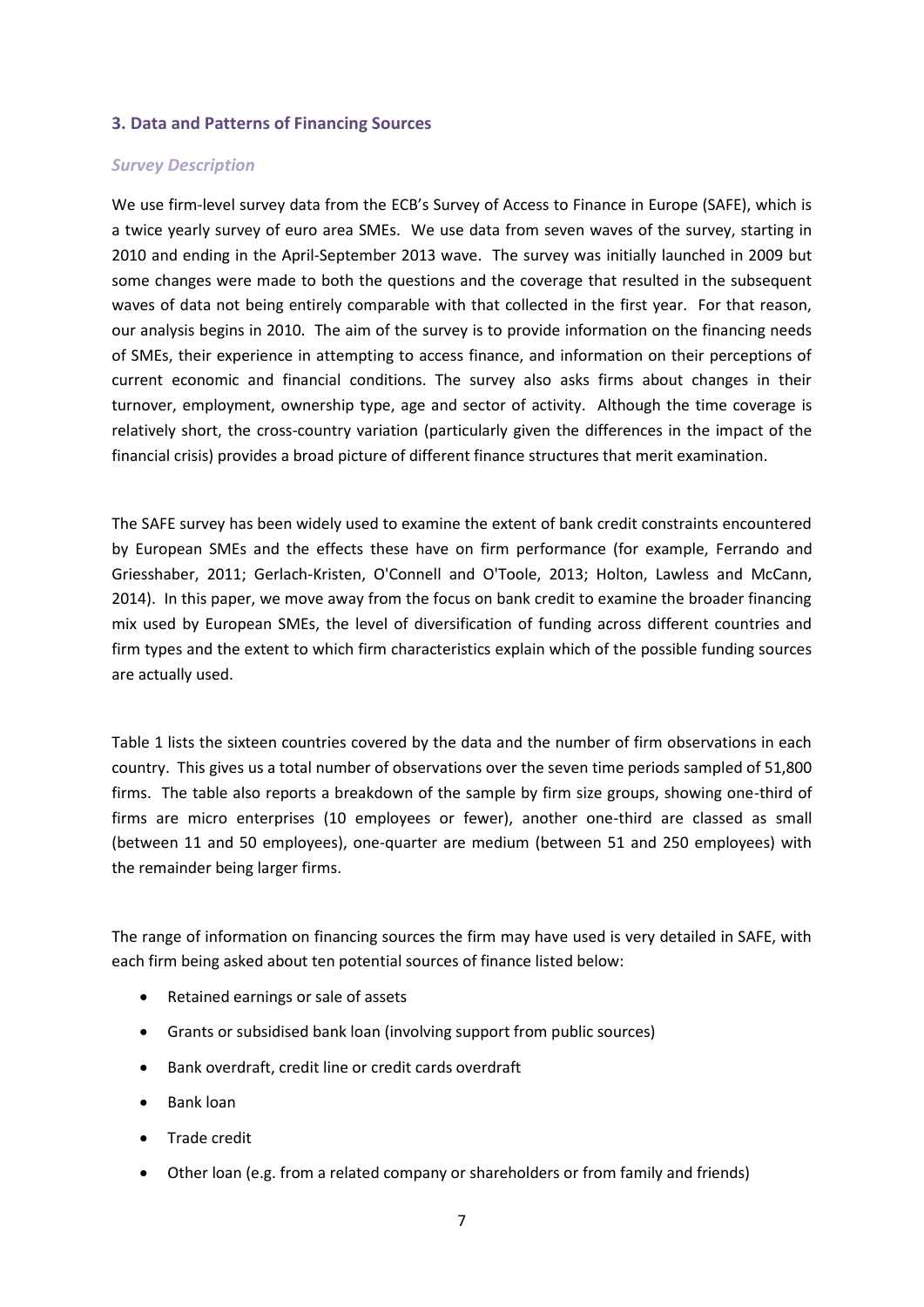- Leasing or hire-purchase or factoring
- Debt securities issued
- Subordinated loans, participating loans, preferred stocks or similar financing instruments
- Equity (quoted or unquoted shares or other equity, including venture and angel capital)

In relation to its financial structure, the question put to each firm is as follows:

*"Turning to the financing structure of your firm, to finance normal day-to-day business operations or more specific projects or investments, you can use internal funds and external financing. For each of the following sources of financing, could you please say whether you used them during the past 6 months, did not use them but have experience with them, or did not use them because this source of financing has never been relevant to your firm?"*

For each of the ten sources of finance, the firm is given three possible answers. They can respond that that type of finance is being currently used ("used in the past 6 months"), that the firm "did not use in the past 6 months, but have experience with this source of financing" or that it "did not use as this source of financing has never been relevant to my firm". This allows us to examine both the current financial structure of firm by looking at the types of finance currently being used, and also to look at a broader measure of all finance types that the firm has had some previous experience of using. We use this measure on the assumption that previous experience of a finance type indicates that this type of finance is a source the firm is familiar with and could potentially use again in the future. It is therefore a useful broader indicator of the portfolio of financing options for each firm type.

## *Diversification of Finance Sources*

Across all countries, we find that firms are currently using two or three sources of finance to fund their firms operations. The distribution of the number of funding sources used is quite strongly skewed to the left as can be seen in Figure 2, with 90 per cent of firms using four sources or fewer and only the remaining 10 per cent using a more diversified funding structure. A surprisingly large 17 per cent of firms report not using any of the listed finance options, but unfortunately it is not possible to observe any further information on what alternatives they are using. When we look at the level of diversification of sources that the firms report having used previously, we find that the percentage reporting that they have not used any of the possible survey options falls to just over 5 per cent. The range of sources firms have had experience of is considerably more diversified than those that they are currently using, implying that firms are actively managing and changing their funding mix, either in response to changes in their own requirements or because different types of finance become more easily available or more suitable at different stages of the firms development.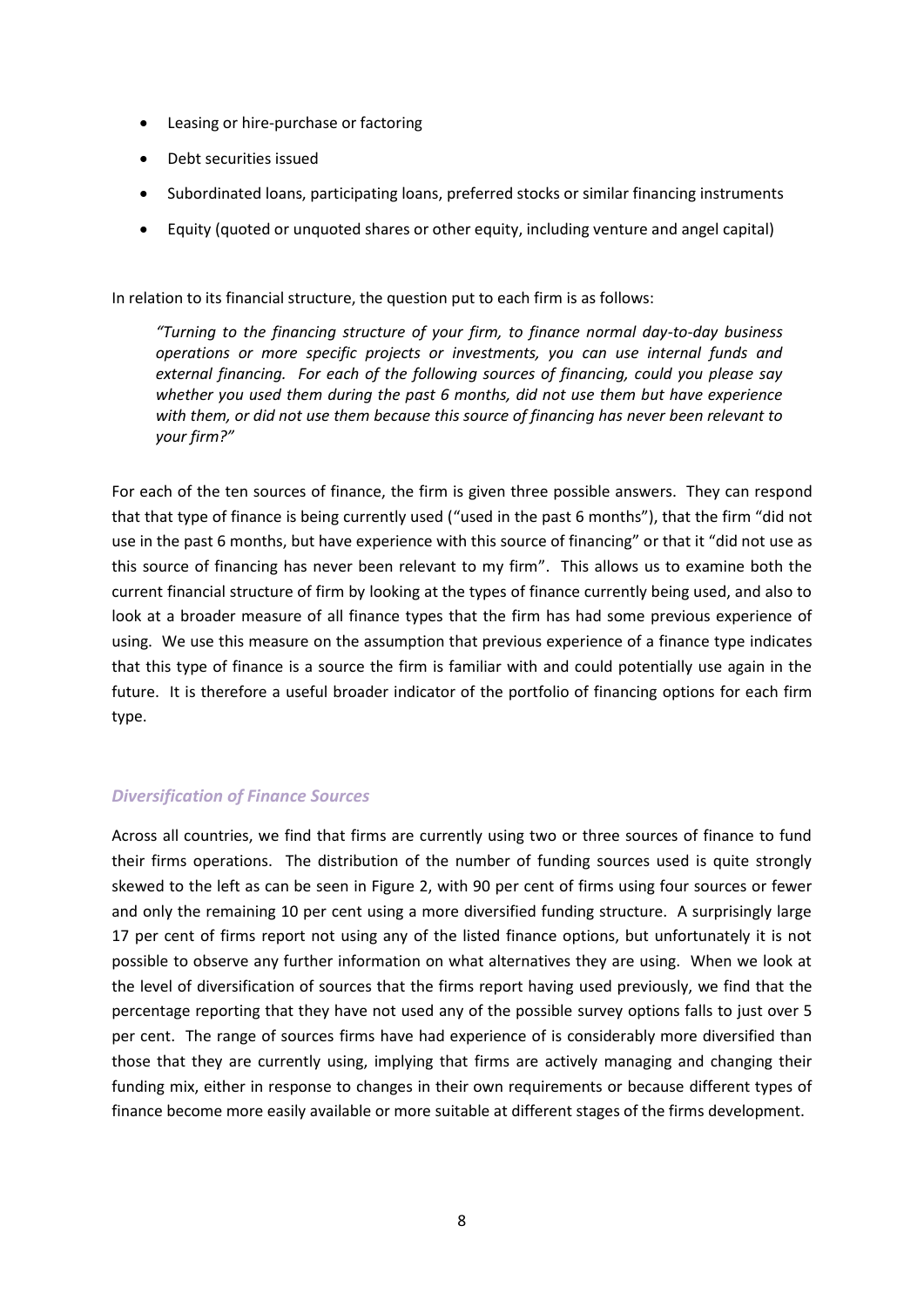Figure 3 shows how the average number of funding sources currently used and previously experienced varies across countries. There are some noticeable differences, with firms in Cyprus, Greece and Portugal being the least diversified both in terms of number of products used (average number of sources used below 2) and number of experienced sources (average below 4). This could indicate the results of fallout from the financial crisis in restricting options across these countries, although the previous experience option should pick up a longer time horizon that suggests the range of finance available to firms in these countries was more limited than elsewhere even prior to the recent crisis. Spain and Ireland, on the other hand, have rates of product usage and experience that are in line with the overall average.

Our hypothesis drawn from the existing literature on firm financing is that the firm's size and age are important determinants of both the range and types of funding that are available to it. The survey collects information on the broad size group of the firm, dividing firms into micro (from 1 to 9 employees), small (10 to 49 employees), medium (50 to 249 employees) and large (250 employees or more). Figures 4 and 5 show respectively the diversification of the funding sources currently and previously used for these different size groups. As predicted, the firms using a limited number of funding sources (especially none, one or two) are much more likely to be in the micro or small groups than in the bigger groups. This pattern reverses sharply when we look at the size of firms using four or more finance sources: here the larger groups are many times more likely to be represented than the smallest. A similar picture appears when we look at the number of sources that the firm reports as having had previous experience of despite the average number of sources being higher in Figure 5 than it was in Figure 4. Micro firms are around twice as likely to only experienced one or two sources compared medium or larger firms. The slope begins to shift when we get above five sources, when instead we see much larger percentages of medium and large firms reporting that they have experience of a more diversified set of financial options.

The information on firm age in the survey is also broken into categories, with firms classified as less than two years old, two or more but less than five, five or more but less than ten and ten years or more. Similarly to firm size, we graph the distribution of the number of finance sources separately for if they are currently used (in Figure 6) and if firms report having experience of (Figure 7) across each of the firm age groups. Our expected pattern of a greater concentration of younger firms using a less diversified set of financial sources than older firms is noticeable, most particularly when we look at the range of sources firms have experience of.

## *Usage of Finance Sources*

Although Figure 3 showed that the variation in funding diversification across countries was moderate, when we look at the individual financial sources separately, we observe considerable heterogeneity across countries. For each of the ten types of financing source, Table 2 shows the percentage of firms in each country that use the source currently and Table 3 reports the percentage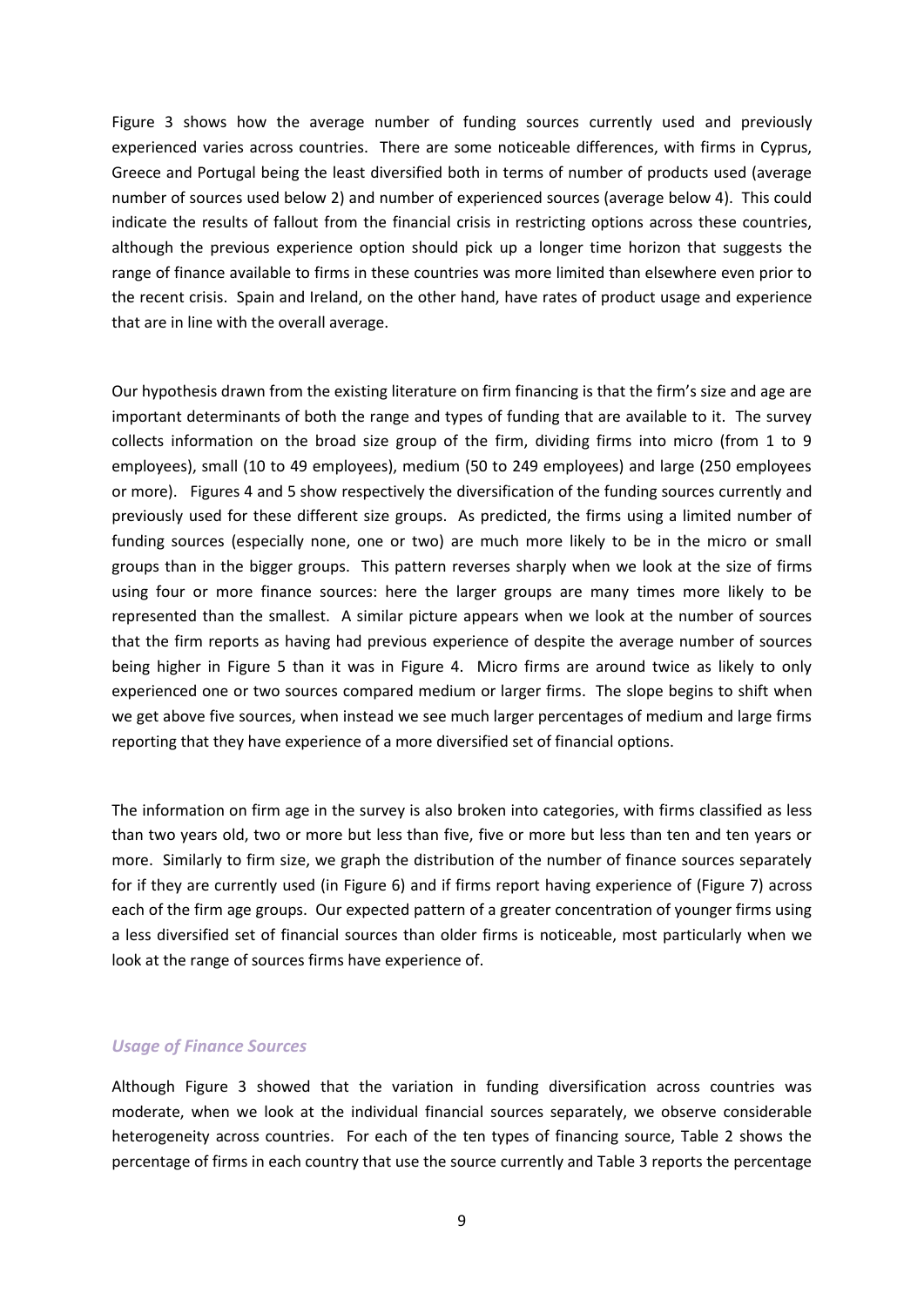that report having had experience of that source. As firms may use multiple sources of finance, the percentages across the rows do not necessarily sum to 100. The most striking, although not particularly unexpected, aspect of these results is the very small percentage of firms using debt securities, subordinated debt or external equity as ways to fund their business. Of these three, raising equity is the most likely to have been experienced at some point by the firm with close to one-quarter saying it was had been used at some point. However, less than eight per cent name it as a source they have accessed in the previous six months.

At the other end of the scale, bank overdrafts and loans are familiarly used products for the majority of firms, with 42 per cent currently using an overdraft and 64 per cent saying it is a source of finance they have experience with. Trade and informal sources of finance are also extremely prevalent across all countries, with Irish firms being particularly likely to use them as sources of funding.

Across firm size groups, reported in Table 4, we see that larger firms are more likely to use each of the individual financing sources, consistent with the earlier observation that they tend to have considerably more diversified financial structures. The higher rate of use of what we term "informal" loans by larger firms may initially seem surprising but this category covers loans from other business sources (but excluding banks and trade credit) as well as including loans from friends and family so it may be the case that the type of loan being referred to here is different for the different size groups and the data is not granular enough to allow us to distinguish between the precise source of the loans.

The rate at which different finance types are accessed is broken down by firm age categories in Table 5 and the pattern is fairly similar to that of the firm size groups. Older firms are more diversified and this extends to them having a higher probability of using (either currently or having previous experience) each of the individual sources. The only exception is for the informal loan category which is more likely to be of current use in the youngest age cohort.

#### **4. Econometric Results**

The first question we want to investigate econometrically is the extent to which firm characteristics affect the level of diversification of finance sources for the firm. Our dependent variable is therefore a count of finance sources and we use two different measures – the first is a count of finance sources currently being used by the firm, and the second is a count of the sources that the firm has experience of, either because it currently uses the finance type or because it has used it in the past. Our basic specification is therefore modelled as a Poisson regression:

$$
C_{ijt} = \alpha + \beta X_{ijt} + D_{jt} + \epsilon_{ijt}
$$

Where *Cijt* is the count measure of finance sources used by firm *i* in country *j* at time *t* and X is a vector of firm characteristics. We control for unobserved country-time effects with *Djt* and in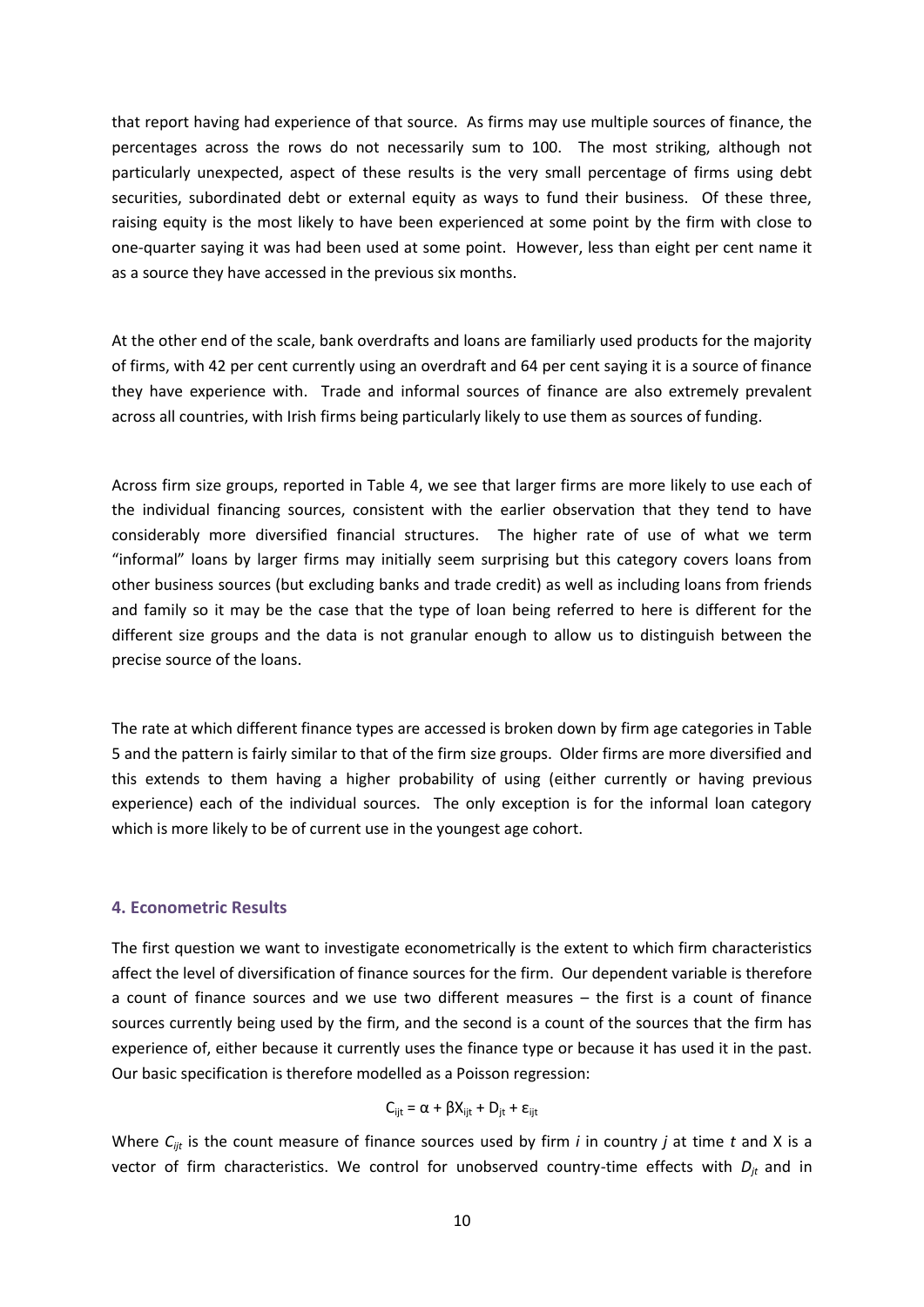addition the standard errors are clustered at the country-time level*.* The error term is represented by *ε.* It should be noted that the data set is a repeated cross-section so we are unable to follow individual firms across time. As such the relationships presented in the analysis are best interpreted as correlations and we will be cautious in ascribing causal interpretations to them.

The firm characteristics included as explanatory variables are indictor variables for age group and size group as in the descriptive tables. We also control for the firm's ownership structure (relative to public ownership as the base category) using dummy variables for family ownership, sole trader, if the firm is owned by another business or venture capital group with a final other category if none of these apply. In addition, we include an indicator for whether or not the firm is a subsidiary. There is a control for the broad sector of activity of the firm, indicating if it is in industry, services or trade, with the base category being construction firms. Along with these basic characteristics, we include a number of variables relating to the firm's current performance in order to capture some reflection of firm credit-worthiness or investment promise that would affect the financial structure. To do this, we include indicator variables for whether the firms' turnover and profit increased or remained unchanged (with decreased as the omitted category). We also control for whether the firms' capital position and credit history improved or remained unchanged over the previous six months.

Table 6 presents the results for the number of financial products currently being used and the number of experienced products. Looking first at firm age, relative to the oldest firm group we find that there is no significant difference in diversification of number of sources currently used across the different groups when other factors are controlled for. However, for the number of sources that the firm has experience of, there is a strongly significant pattern of younger firms being less diversified as observed in the descriptive statistics.

Firm size is a significant factor for financial diversification regardless of which of the measures is used as the dependent variable. Micro and small firms use a much smaller range of financial sources than do larger firms. There is little variation by ownership type on the number of products used, apart from a lower level of diversification by sole traders. For the number of experienced products, venture capital owned firms are the most diversified, and family owned firms are also likely to avail of a wider range of funding sources compared to the base category of publically-owned companies.

Subsidiaries have significantly lower levels of funding diversification, which is likely to be due to their ability to rely on parent companies to raise funding rather than seek external finance on their own behalf. Across the broad sectoral groups, services have a lower level of diversification for both measures, whereas industrial firms are more likely to have a wider range of experience of financing options. The firm performance measures show that firms that are growing their turnover are more likely to have a wider set of financing options but that change in profit or credit history results in firms consolidating their financial structure. The cross-sectional nature of the data makes it difficult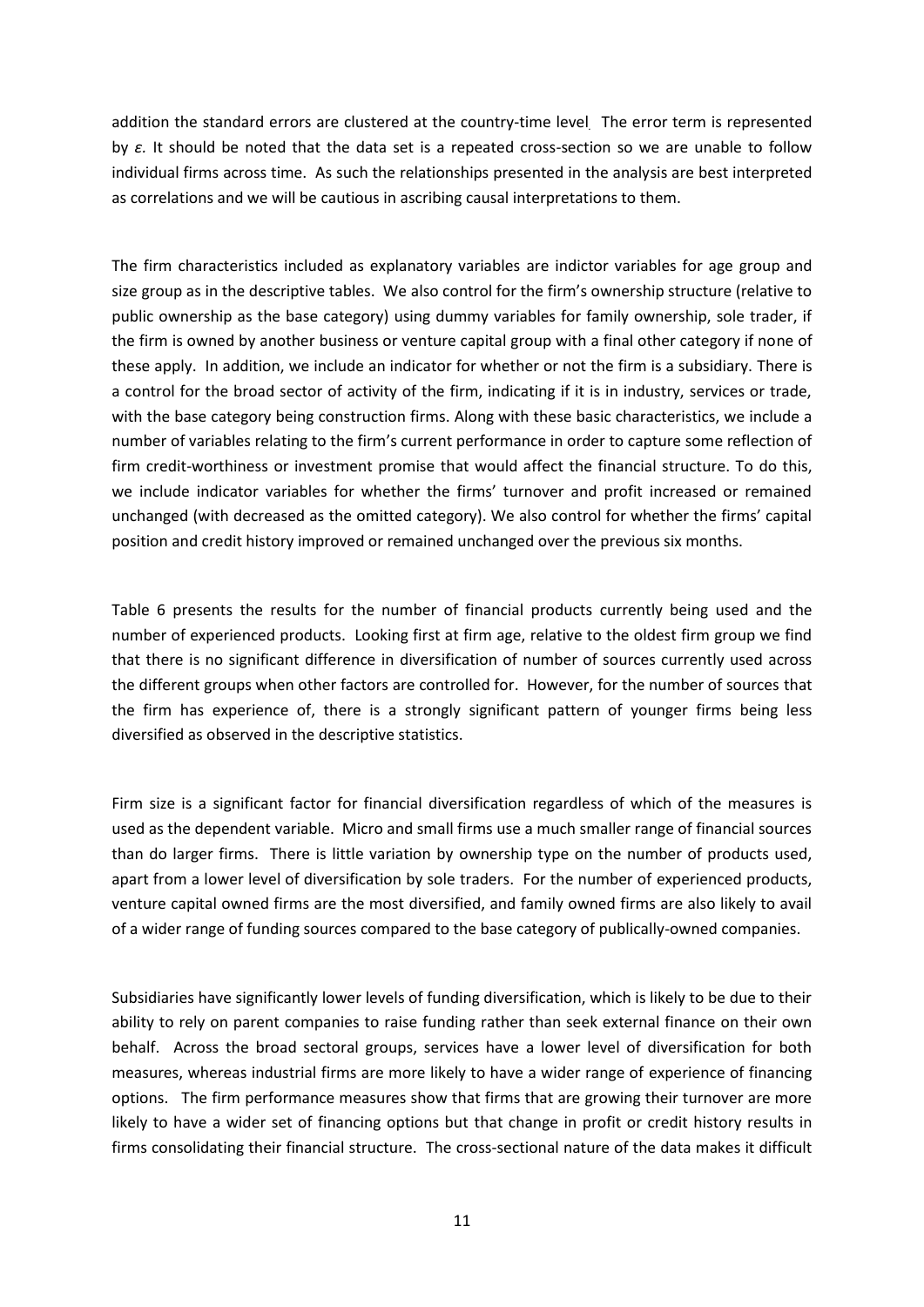to establish if this is due to a wider range of funding being made available to firms with improved performance or because funding diversification itself has a positive impact on firm outcomes.

Having looked at the range of finance sources used, our next specification looks at each source of finance separately to examine if there are any patterns in the firm characteristics associated with their usage. As the question about each finance sources is formulated as asking firms about their current use of the source, if they have used it previously and if the source has never been used, our dependent variable is a three-point outcome. However, as the factors that affect current use and previous experience of a source may vary, we do not treat the three options as being ordered. Instead we use a multinomial logit approach to estimate the three options jointly but without imposing restrictions on the coefficients of the explanatory variables.

$$
F_{ijt} = \delta + \gamma X_{ijt} + D_{jt} + U_{ijt}
$$

Where  $F_{ijt}$  is any of the ten finance sources we use as dependent variables and takes a value of 0 if the source has never been relevant, a value of 1 if the source is currently used and a value of 2 if the source is not currently used but the firm has experience of using it. As before,  $X_{i}$  and  $D_i$  are vectors of firm characteristics and country-time controls respectively and the error term is represented by *υijt.* As in the diversification specifications, we cluster all the standard errors at the country-time level.

Tables 7 and 8 present the source-by-source results of the multinomial logit regressions. Looking across the rows by firm characteristic, we see that the size of the firm has a significantly negative effect on both current use and previous experience in almost every case. The only instance where firm size does not have any effect is on the experience of using a bank overdraft, but even in this case the likelihood of current use is lower amongst micro firms.

Consistent with the greater range of diversification as firms get older, the coefficients on age are mainly negative and significant relative to the group aged ten years or more. The main exception to this pattern is a strong positive association between younger firms and the current use of informal finance. This is in accordance with expectations that younger firms with less of an established history find it more difficult to access formal sources of finance and therefore make greater use of loans from family and friends for example (although this category also includes unspecified "other" loans in the questionnaire wording, making it somewhat difficult to interpret accurately). The youngest group of firms has a positive coefficient on the use of equity when all other factors are controlled for, capturing early stage investment sources.

The sectoral differences in the use and previous experience of the different types of finance are mainly insignificant once firm characteristics have been controlled for. Bank overdrafts are one of the exceptions, were all sectors are significantly less likely to use compared to construction, which is the reference category. This may be due to a particular scheduling of payments issue in construction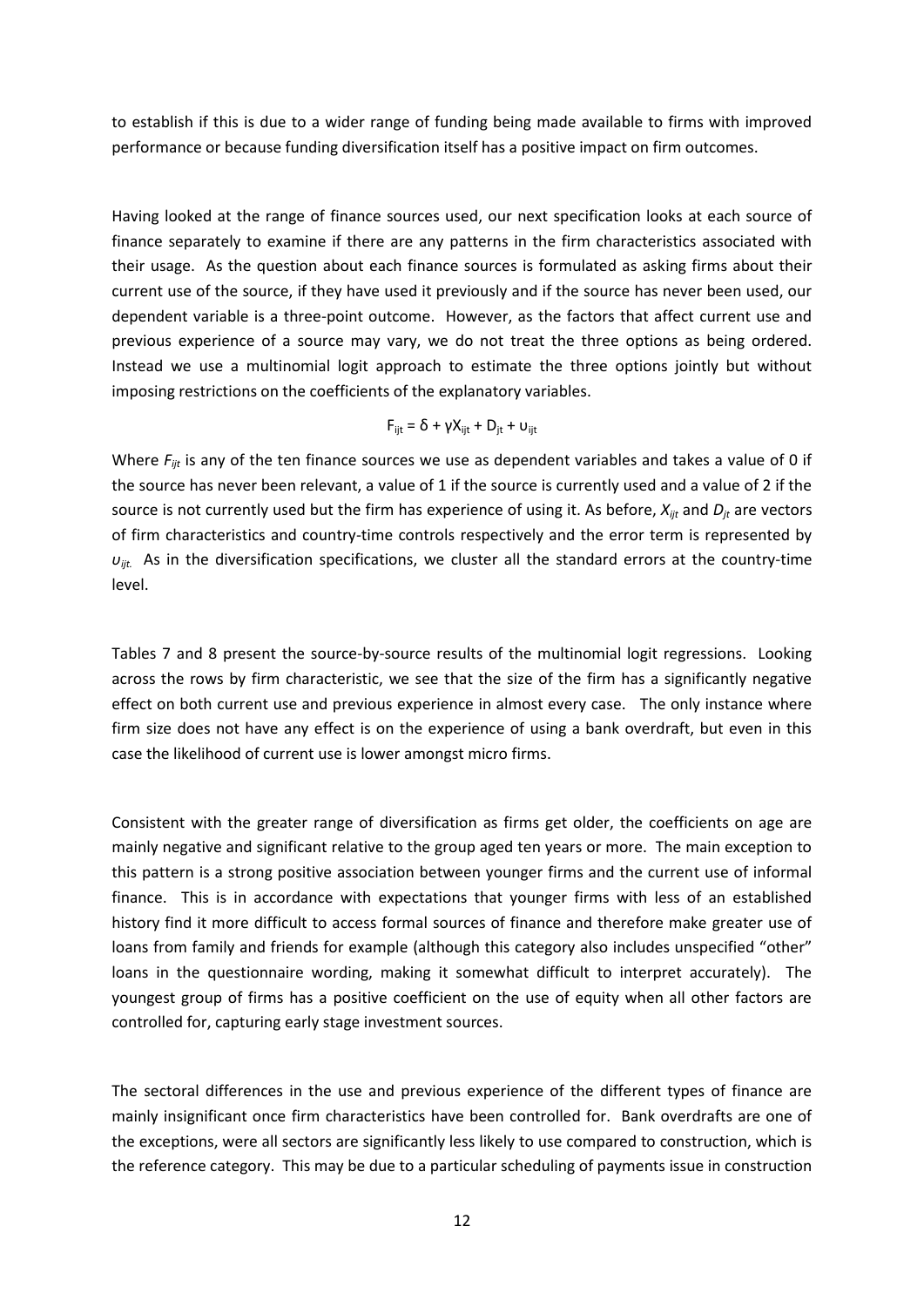where materials and workers have to be paid regularly throughout a project but the sale proceeds may only come at the end of the project or at intermittent stages. Another interesting sectoral pattern is in regard to trade credit, where relative to the reference construction sector, industrial and trade firms are significantly more likely to use trade credit as a funding source and services sectors significantly less likely to do so. This is in keeping with some of the rationale for why firms may extend trade credit to one another outlined by Berger and Udell (1998) linking trade credit to supply chains. If the supplier provides an important input to the firm, they have a potentially strong threat position of withholding future supplies if not repaid on schedule, protecting them to some extent from the risk of not being paid. In the event of the firm defaulting, suppliers may have the option of repossessing and selling on the previously supplied goods, a course of action that financial institutions would not always have the industry-specific knowledge to undertake. Both of these explanations are more likely to apply to industrial and trade firms taking receipt of physical supplies than they are to services where there are fewer goods to act as implicit collateral.

Looking at the effect of ownership across funding types, we restrict the reporting to family and sole trader firm types. Family owned and sole trader firms appear to make less use of internal resources, probably due to have lower levels of available retained earnings, relative to the reference category of publically owned companies. Somewhat surprisingly, the firm performance measures also included as controls showed little consistent relationship across the funding types.

## **5. Summary and Conclusions**

This paper examines the financing structure of SMEs using survey data from across Europe. We document the level of diversification of sources of financing used by firms and how they vary across firm types. We then look at each potential financing source individually to investigate the firm characteristics associated with its use, both currently and if the firm has any previous experience with the financing option. In addition to formal bank lending which has been the main focus of research on SME financing, we look at how commonly firms use their internal resources, when they access informal sources of funding such as family loans and trade credit, and when they raise funds from issuing new equity or other sources of risk capital.

Across all countries, we find that firms are currently using two or three sources of finance to fund their firms operations. Firms do also report previous experience of a wider range of sources, implying that firms are actively managing and changing their funding mix. Whether this is in response to changes in their own requirements or because different types of finance become more easily available or more suitable at different stages of the firm's development would be an useful avenue of further research, although more extensive data on finance availability would be necessary to examine this in detail.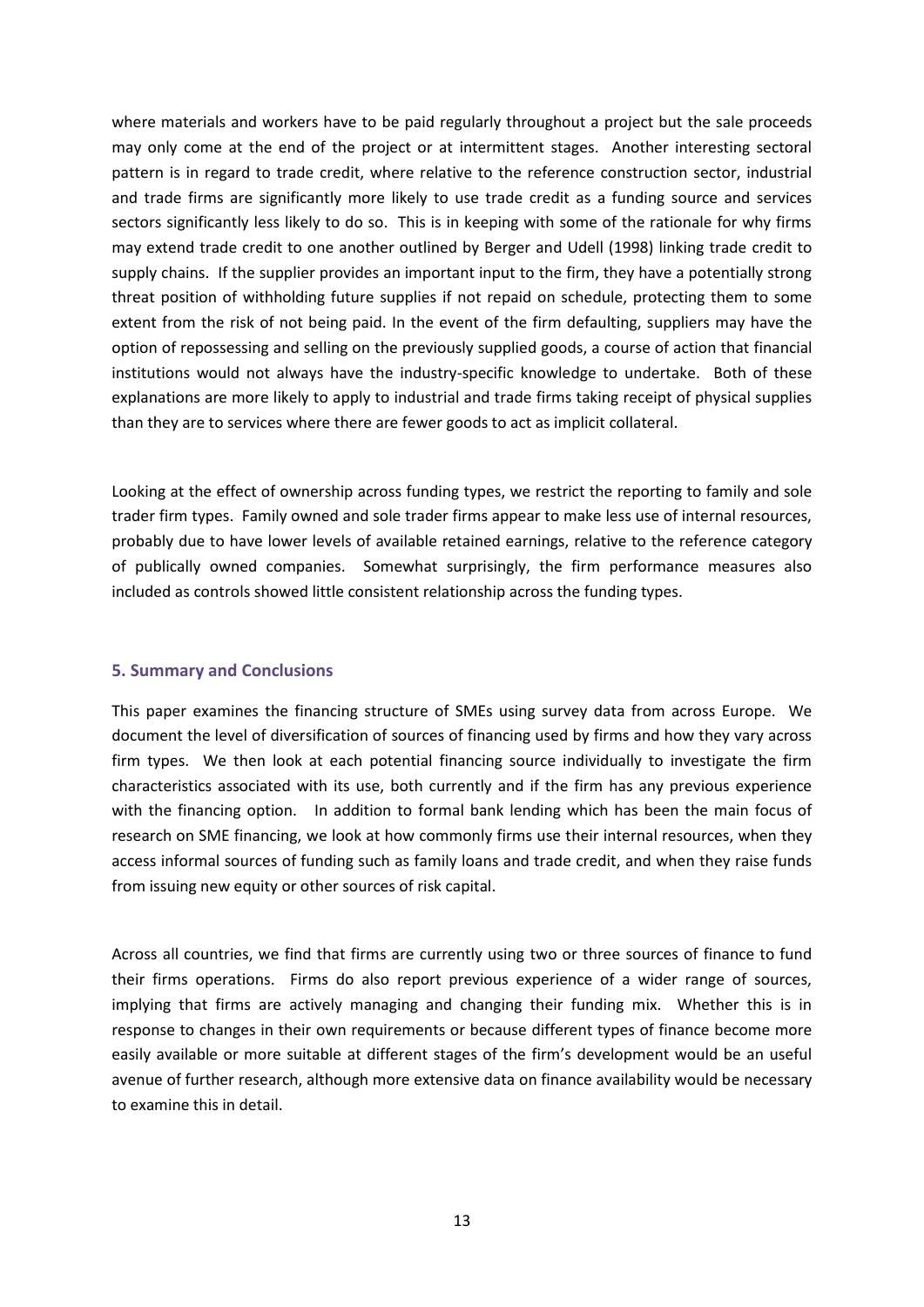There are some noticeable differences across countries with peripheral economies generally being less diversified, although this is less the case for Ireland than for Greece and Portugal. Differences across firm size and age groups are more marked than cross-country variation, with smaller and younger firms significantly more reliant on a limited set of finance types and older, larger firms having more diversified financial structures. This is in keeping with much of the literature on firm financing across the life-cycle, where financing options for firms are limited until they establish a track record of performance and possibly acquire adequate collateral to pledge against loans.

Although we found that the variation in funding diversification across countries was moderate, when we look at the individual financial sources separately, we observe considerable heterogeneity across countries. In line with previous evidence of the limited availability of more sophisticated financial products for SMES, we find only a small percentage of firms using debt securities, subordinated debt or external equity as ways to fund their business. On the other hand, we find that trade credit and informal sources of finance are extremely prevalent across all countries, with Irish firms being particularly likely to use them as sources of funding.

Larger firms are more likely to use each of the individual financing sources, consistent with the earlier observation that they tend to have considerably more diversified financial structures. The only exception is for the informal loan category which is more likely to be of current use in the youngest age cohort, presumably to their more limited access to more formal financing options.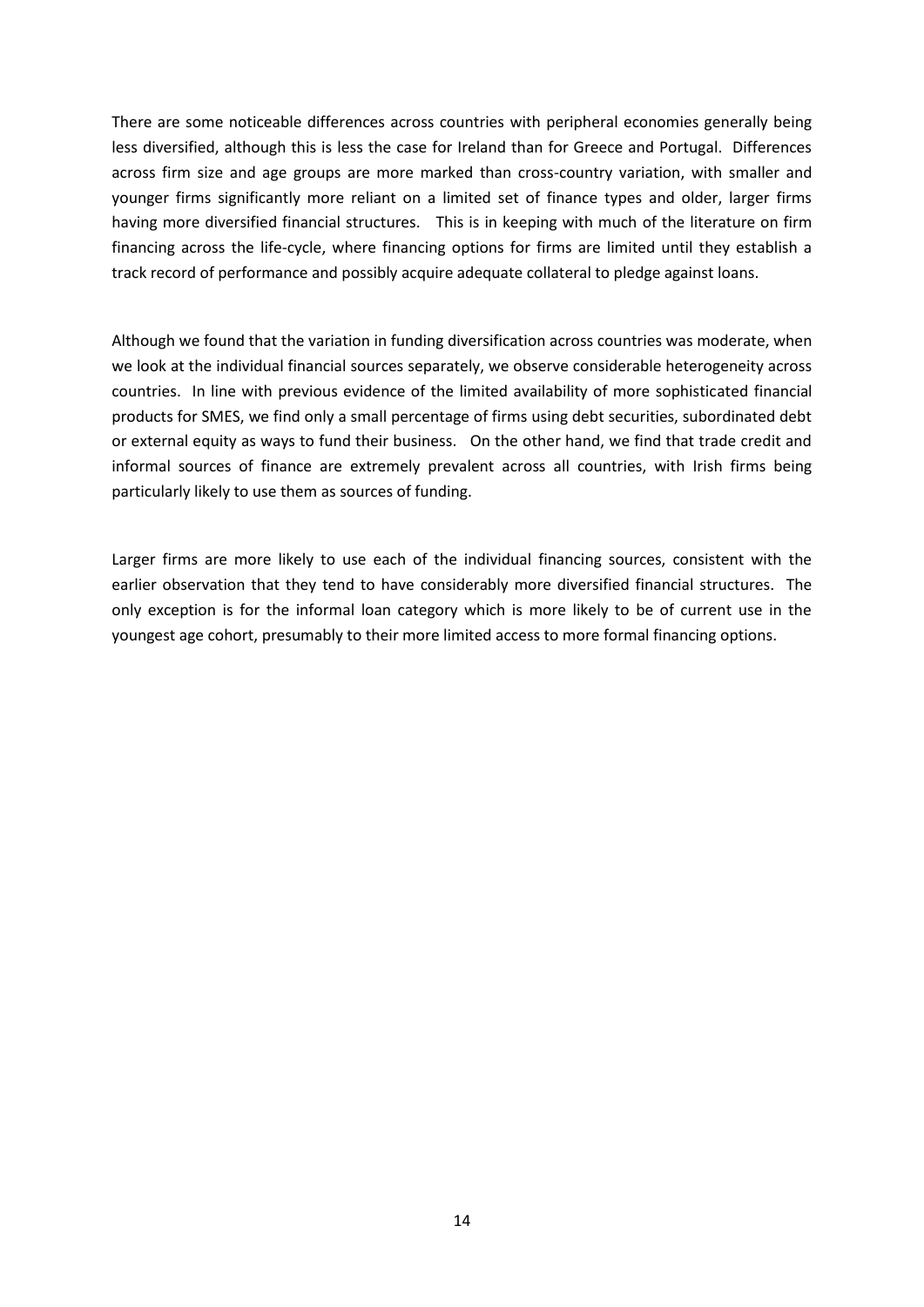#### **References**

- Beck, Thorsten, Asli Demirgüç-Kunt, Luc Leaven and Vojislav Maksimovic (2004). "The Determinants of Financing Obstacles", World Bank Policy Research Working Paper No.3204
- Berger, Allen N. And Gregory F. Udell (1998). "The Economics of Small Business Finance: The Roles of Private Equity and Debt Markets in the Financial Growth Cycle", in *Journal of Banking and Finance*, Vol.22(6-8), pages 613-673
- Bonini, Stefano and Senem Alkan (2012). "The political and legal determinants of venture capital investments around the world", in *Small Business Economics,* Vol.39(4), pages 997–1016
- Carpenter, Robert E. and Bruce C. Petersen (2002). "Is the Growth of Small Firms Constrained by Internal Finance?" in *The Review of Economics and Statistics,* Vol.84(2), pages 298–309
- Casey, Eddie and Conor O'Toole (2013), "Bank-lending Constraints and Alternative Financing during the Financial Crisis: Evidence from European SMEs", WP450, Economic and Social Research Institute (ESRI)
- Clarke, George R.G., Robert Cull and Gregory Kisunko (2012). "External Finance and Firm Survival in the Aftermath of the Crisis: Evidence from Eastern Europe and Central Asia", World Bank Policy Research Working Paper No.6050
- Coleman, Susan and Alicia M. Robb (2011) "Financing Strategies of New Technology-based Firms" in *Review of Economics & Finance*, 2011-No.4
- Del-Palacio, Itxaso, Xiaotian Tina Zhang and Francesc Sole (2012). "The Capital Gap for Small Technology Companies: Public Venture Capital to the Rescue?", in *Small Business Economics,* Vol.38(3) pages 283–30
- Diamond, D. (1991). "Debt Maturity Structure and Liquidity Risk", in *Quarterly Journal of Economics*, Vol.106(3), pages 709-737
- European Central Bank (2007), "Corporate Finance in the Euro Area", *ECB Occasional Paper Series* No.63/June 2007
- European Commission (2013). Entrepreneurship 2020 Action Plan: Reigniting the entrepreneurial spirit in Europe, Brussels
- Fenn, George W., Nellie Liang and Stephen Prowse (1997). "The Private Equity Market: An Overview", in *Financial Markets, Institutions, and Instruments,* Federal Reserve Board: Washington
- Ferrando, Annalisa, and Nicolas Griesshaber (2011): "Financing obstacles among euro area firms: Who suffers the most?", Working Paper Series 1293, European Central Bank
- Gartner, William B., Casey J. Frid and John C. Alexander (2012). "Financing the Emerging Firm", in *Small Business Economics,* Vol.39(3) pages 745–761
- Gerlach-Kristen, Petra, Brian O'Connell and Conor O'Toole (2013). "SME Credit Constraints and Macroeconomic Effects", Working Paper No.467, Economic and Social Research Institute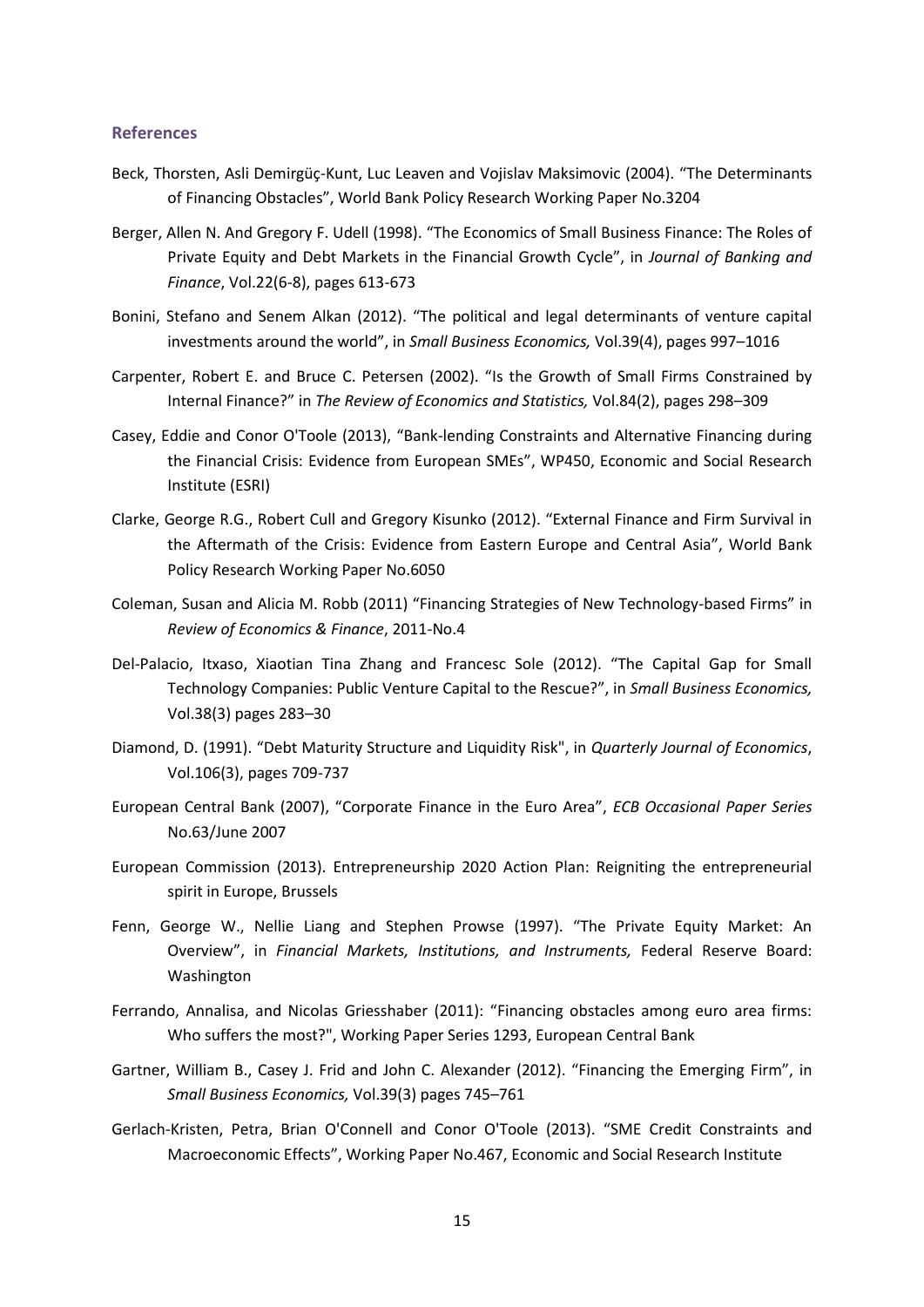- Gonzalez, Victor M. and Francisco Gonzalez (2012). "Firm Size and Capital Structure: Evidence using Dynamic Panel Data", in *Applied Economics*, Vol.44(36) pages 4745-4754.
- Holton, Sarah, Martina Lawless and Fergal McCann (2014). "Firm credit in Europe: A tale of three crises" *Applied Economics* forthcoming, 2014
- Jeveer, Karin (2013), "What do we know about the capital structure of small firms?," *Small Business Economics*, 41 (2).
- Kortum, Samuel and Josh Lerner (2000). "Assessing the contribution of venture capital to innovation", in *RAND Journal of Economics,* Vol. 31(4), pp. 674–692
- La Rocca, Maurizio, Tiziana La Rocca, and Alfio Cariola, (2011), "Capital Structure Decisions During a Firm's Life Cycle," *Small Business Economics*, 37 (1).
- Levine, Ross (2005). "Finance and Growth: Theory and Evidence" in P. Aghion and S. Durlauf (eds.), *Handbook of Economic Growth*. Elsevier Science: The Netherlands
- Love, Inessa, Lorenzo A. Preve and Virginia Sarria-Allende (2007). 'Trade credit and bank credit: Evidence from recent financial crises', *Journal of Financial Economics*, 83 (2), 453-469
- Mac an Bhaird, Ciarán and Brian Lucey (2010). "Determinants of Capital Structure in Irish SMEs" in *Small Business Economics* Vol.35(3), pages 357–375
- Modigliani, F. and M. Miller (1958). "The Cost of Capital, Corporation Finance, and the Theory of Investment", in *American Economic Review*, Vol.48(3), pages 261-297
- Myers, S. (1984). "The Capital Structure Puzzle", in *Journal of Finance*, Vol.39(3), pages 575-592
- Myers, S. and N. Majluf (1984). "Financing Decisions When Firms Have Information that Investors Do Not Have", in *Journal of Financial Economics*, Vol.13(2), pages 187-221
- OECD (2006), *The SME Financing Gap: Theory and Evidence*, [www.oecd.org](http://www.oecd.org/)
- OECD (2009), The Impact of the Global Crisis on SME and Entrepreneurship Financing and Policy Responses[, www.oecd.org](http://www.oecd.org/)
- Psillaki, Maria and Nikolaos Daskalakis (2009). "Are the determinants of capital structure country or firm specific?", in *Small Business Economics*, Vol.33, pp.319-333.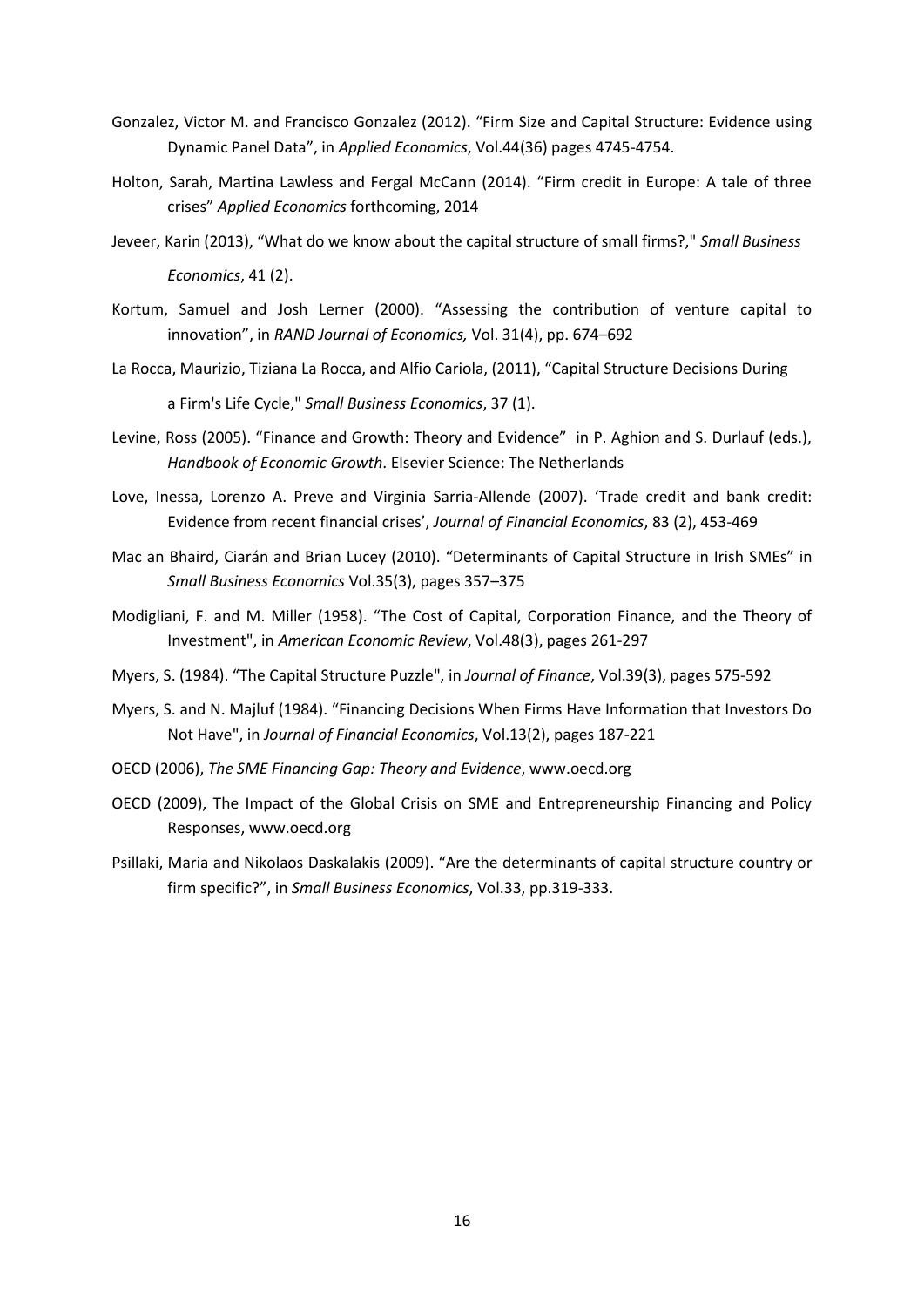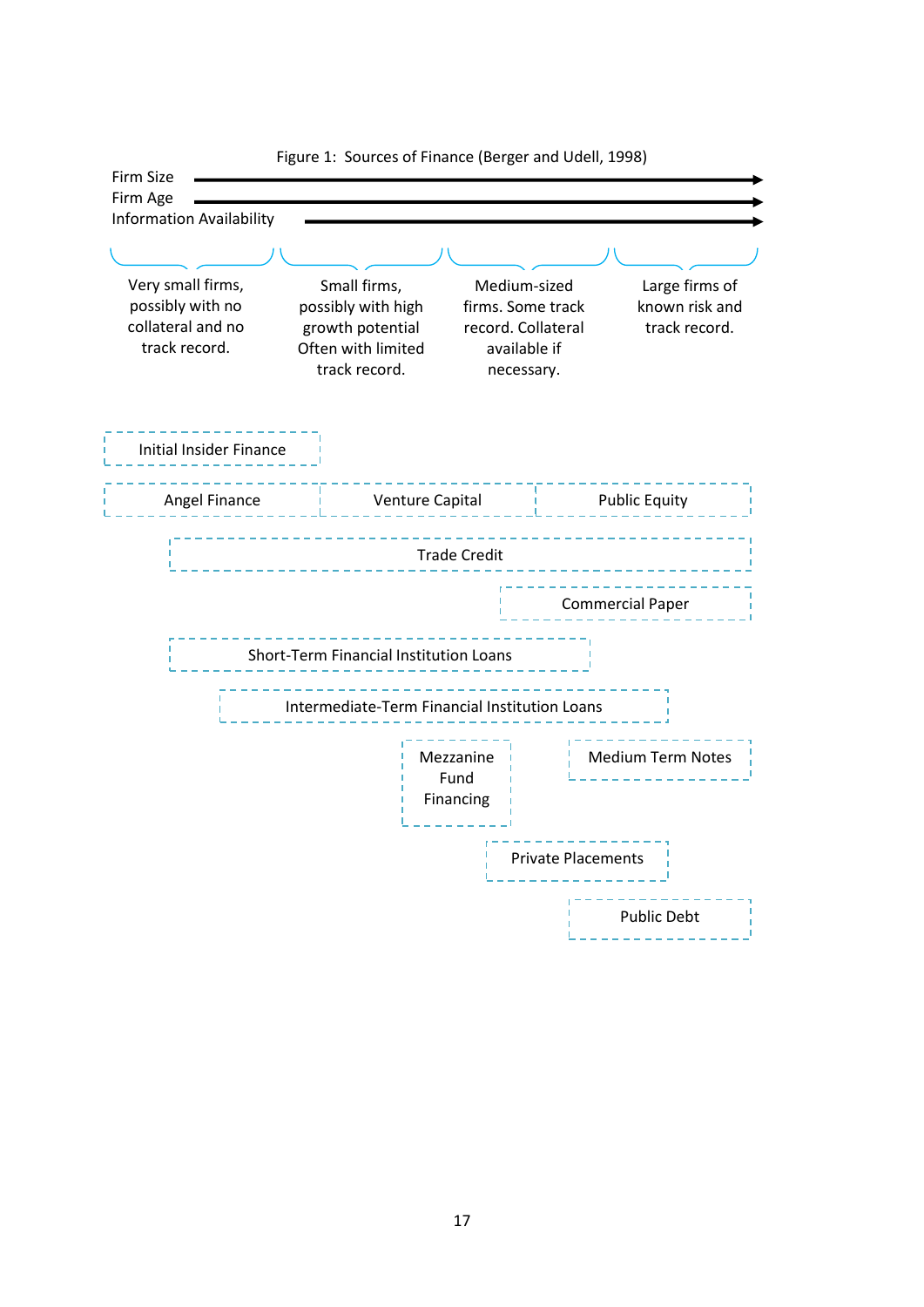

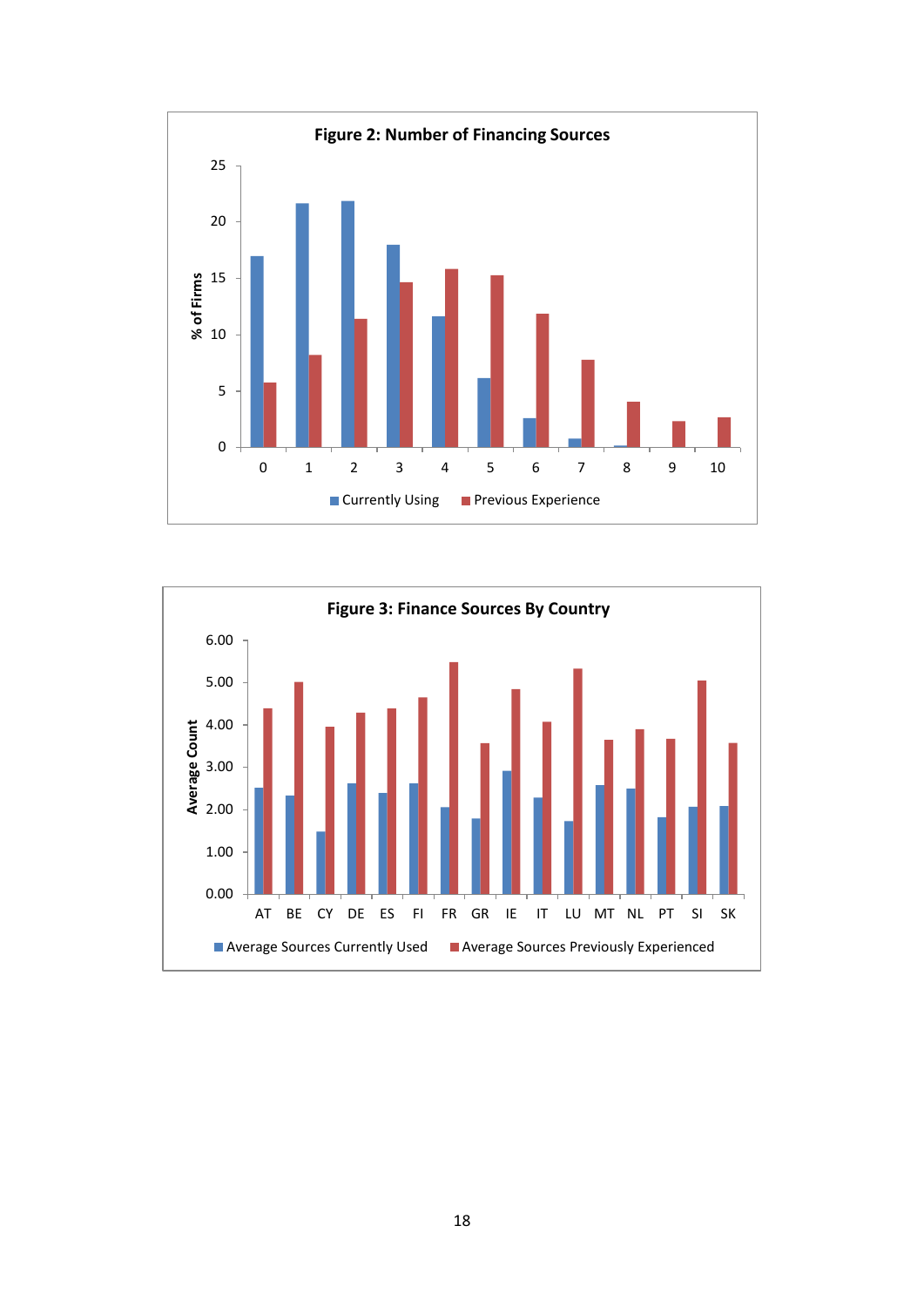

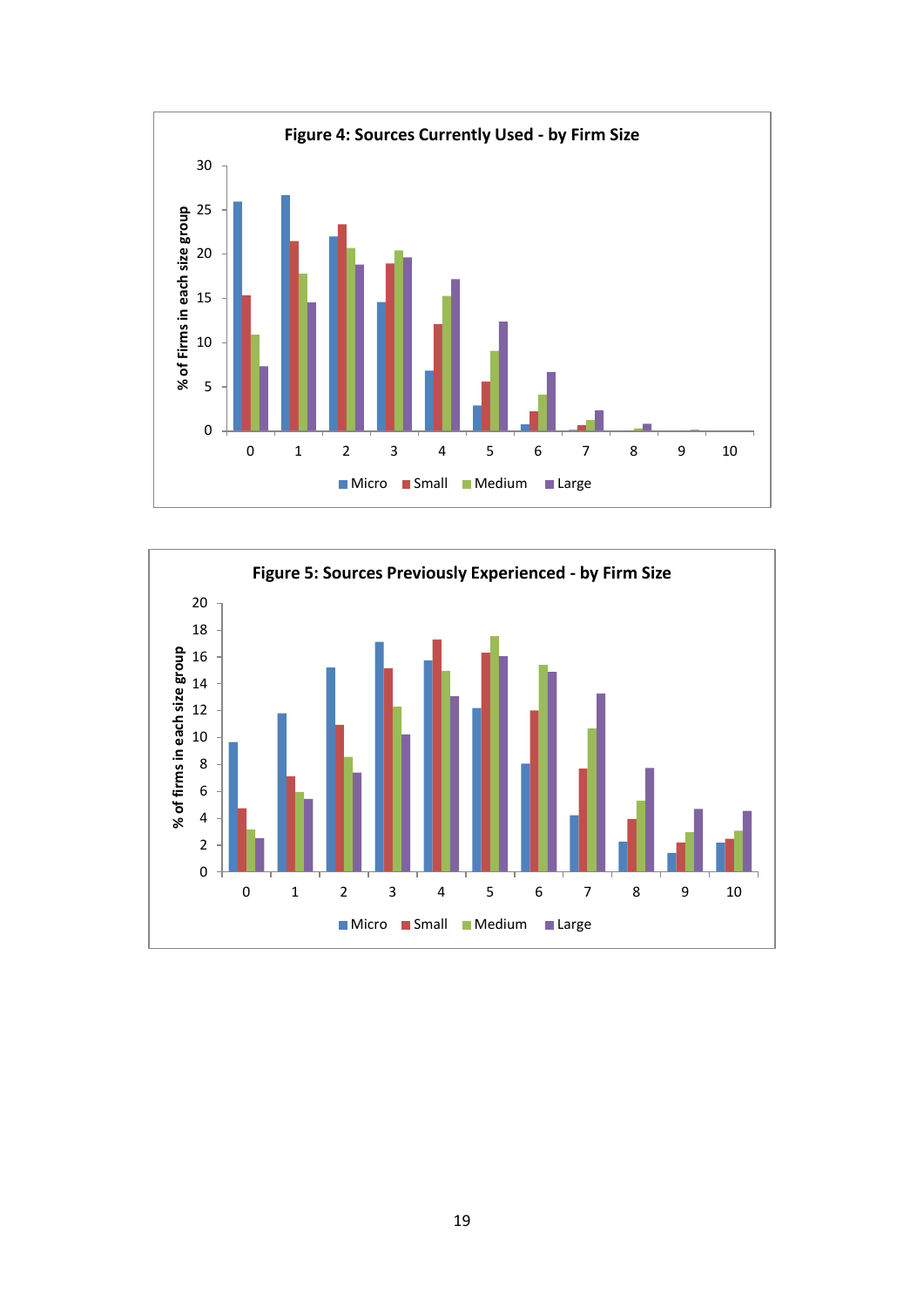

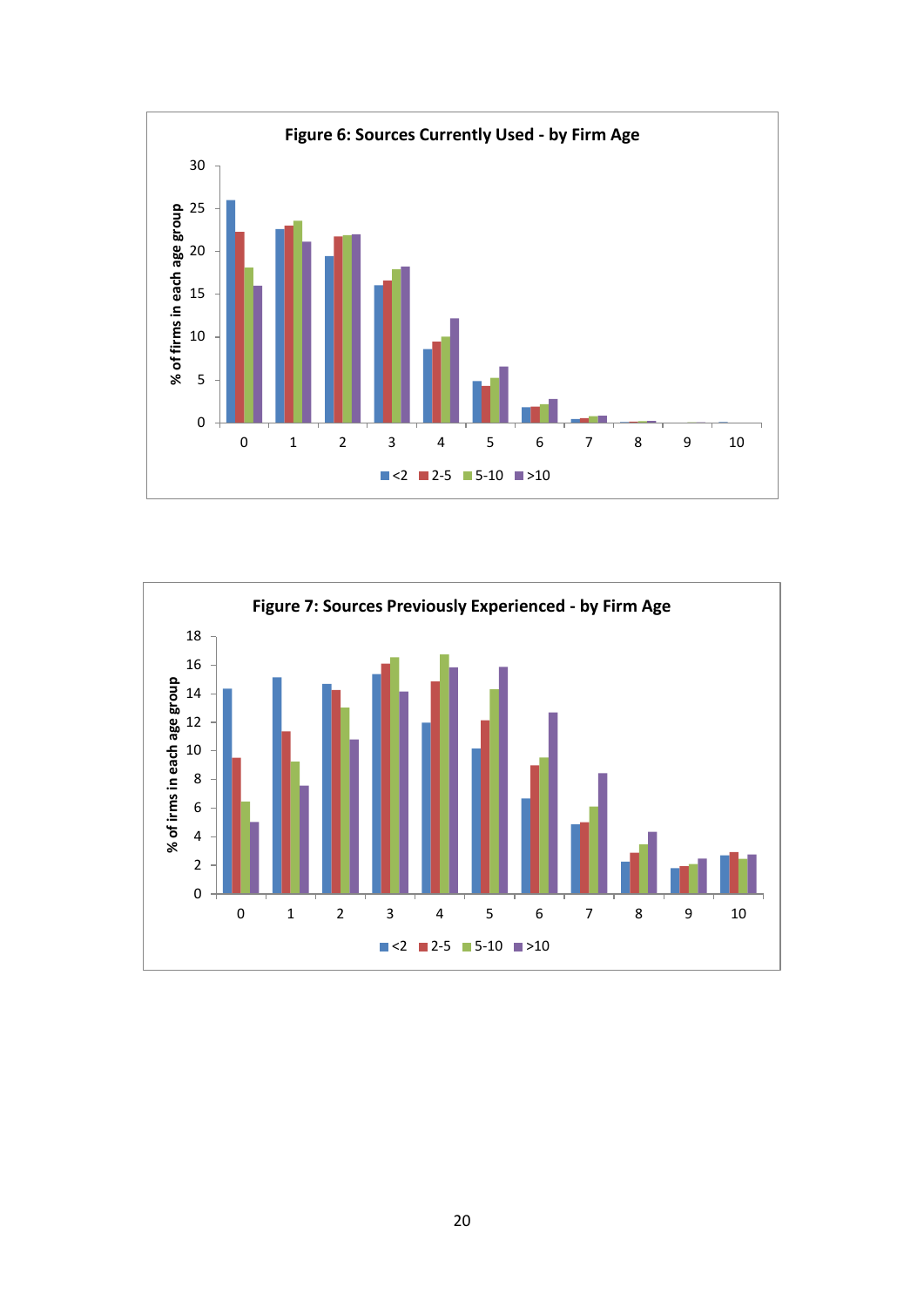|                  |        | Table 1: SAFE Data Coverage |       |        |       |
|------------------|--------|-----------------------------|-------|--------|-------|
|                  |        | %                           | %     | %      | $\%$  |
|                  | Firms  | Micro                       | Small | Medium | Large |
| Austria (AT)     | 3,209  | 34.6                        | 35.3  | 23.3   | 6.7   |
| Belgium (BE)     | 3,223  | 38.8                        | 39.6  | 17.9   | 3.8   |
| Cyprus (CY)      | 200    | 30.0                        | 30.0  | 30.0   | 10.0  |
| Germany (DE)     | 7,014  | 30.1                        | 31.0  | 29.1   | 9.8   |
| Spain (ES)       | 7,006  | 30.4                        | 31.0  | 29.3   | 9.2   |
| Finland (FI)     | 3,101  | 39.7                        | 39.7  | 17.4   | 3.2   |
| France (FR)      | 7,019  | 29.8                        | 30.5  | 29.7   | 10.0  |
| Greece (GR)      | 3,200  | 39.4                        | 39.3  | 17.8   | 3.4   |
| Ireland (IE)     | 3,102  | 39.7                        | 39.6  | 17.4   | 3.3   |
| Italy (IT)       | 7,004  | 29.9                        | 30.5  | 30.5   | 9.1   |
| Luxemburg (LU)   | 200    | 30.5                        | 30.0  | 30.0   | 9.5   |
| Malta (MT)       | 200    | 28.5                        | 35.5  | 28.0   | 8.0   |
| Netherlands (NL) | 3,258  | 35.5                        | 35.1  | 22.8   | 6.6   |
| Portugal (PT)    | 3,264  | 35.5                        | 35.5  | 22.7   | 6.3   |
| Slovenia (SI)    | 200    | 30.0                        | 30.0  | 30.0   | 10.0  |
| Slovakia (SK)    | 600    | 28.0                        | 30.2  | 31.3   | 10.5  |
| Total            | 51,800 | 33.3                        | 33.8  | 25.5   | 7.5   |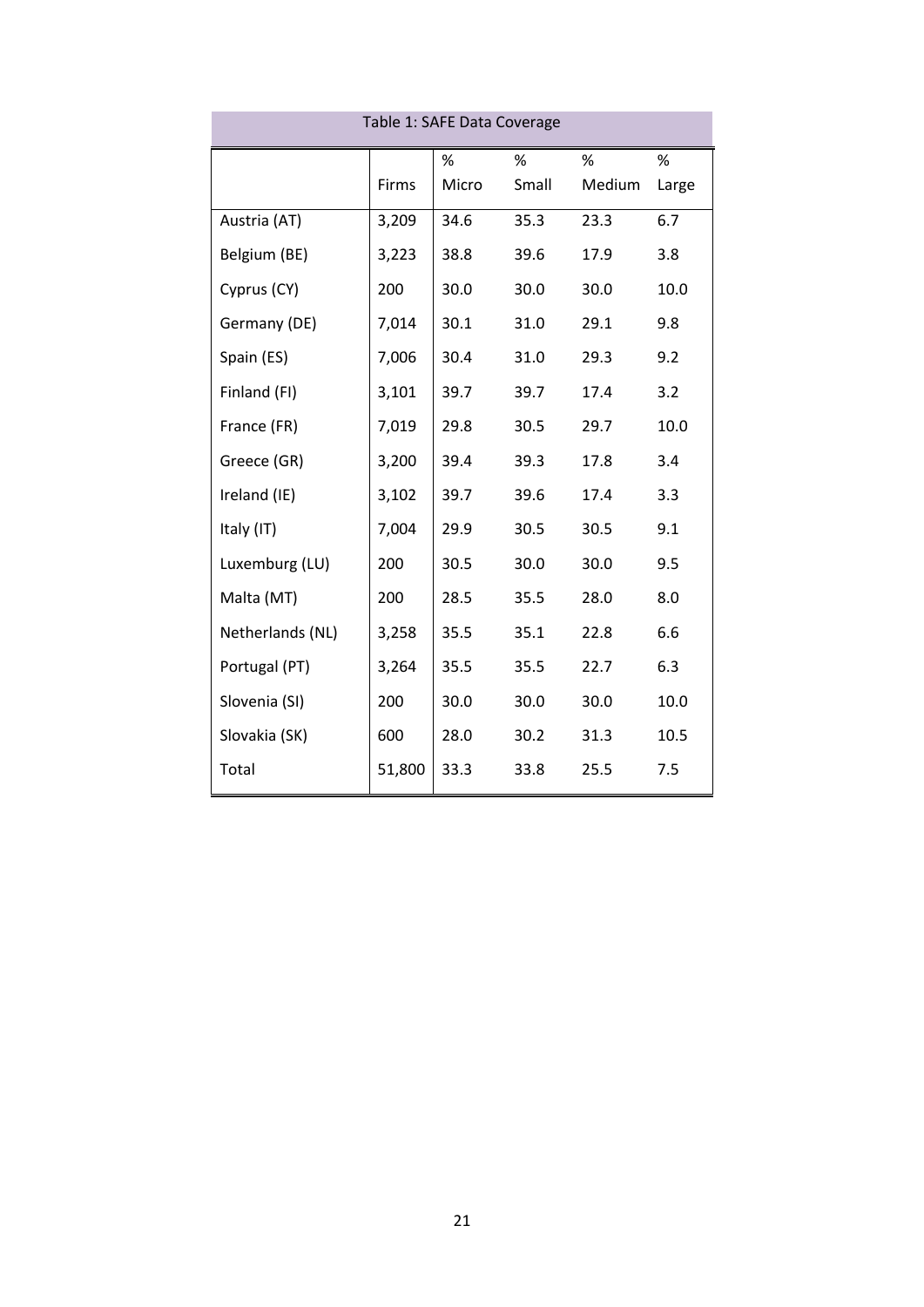|                        |          |        |           | Table 2: Finance Types Currently Used by Firms in Each Country |      |                |         |           |              |        |
|------------------------|----------|--------|-----------|----------------------------------------------------------------|------|----------------|---------|-----------|--------------|--------|
|                        | Internal | Grants | Overdraft | Bank loan                                                      |      | Trade Informal | Leasing | Debt Sec. | Subordinated | Equity |
| AT                     | 42.3     | 21.0   | 38.2      | 39.8                                                           | 26.5 | 18.4           | 49.2    | 2.0       | 4.1          | 9.1    |
| <b>BE</b>              | 25.1     | 17.5   | 40.5      | 44.7                                                           | 28.2 | 24.0           | 33.4    | 4.4       | 5.8          | 9.0    |
| <b>CY</b>              | 19.1     | 9.7    | 31.9      | 19.2                                                           | 49.4 | 2.8            | 13.7    | 3.6       | 0.2          | 1.3    |
| DE                     | 45.0     | 19.0   | 36.6      | 41.8                                                           | 21.5 | 24.1           | 55.4    | 0.9       | 4.9          | 13.1   |
| ES                     | 28.6     | 24.9   | 39.1      | 39.4                                                           | 45.1 | 19.7           | 32.5    | 2.9       | 4.4          | 3.2    |
| F1                     | 51.3     | 12.1   | 26.6      | 30.1                                                           | 48.4 | 19.4           | 51.7    | $6.0\,$   | 6.1          | 9.1    |
| <b>FR</b>              | 17.2     | 11.7   | 44.4      | 38.5                                                           | 20.8 | 16.7           | 43.7    | 2.3       | 1.3          | 8.8    |
| GR                     | 22.3     | 13.3   | 12.6      | 29.0                                                           | 48.5 | 6.7            | 18.0    | 18.0      | 2.2          | 9.6    |
| IE                     | 40.9     | 15.2   | 60.4      | 35.0                                                           | 68.4 | 20.1           | 35.2    | 3.8       | 2.8          | 9.4    |
| $\mathsf{I}\mathsf{T}$ | 26.5     | 17.4   | 54.5      | 39.5                                                           | 46.0 | 11.0           | 26.6    | 2.0       | 1.2          | 4.5    |
| LU                     | 20.6     | 13.8   | 37.5      | 35.3                                                           | 7.8  | 16.7           | 35.2    | 0.7       | 0.3          | 7.8    |
| MT                     | 28.6     | 23.4   | 60.7      | 29.7                                                           | 48.1 | 15.8           | 24.8    | 20.1      | 2.0          | 6.5    |
| NL                     | 26.9     | 7.8    | 51.0      | 36.2                                                           | 40.8 | 25.6           | 47.4    | $1.0\,$   | 12.3         | 2.6    |
| PT                     | 6.1      | 20.6   | 43.7      | 31.7                                                           | 35.2 | 11.9           | 29.7    | 2.4       | 1.7          | 1.6    |
| SI                     | 22.9     | 22.9   | 39.0      | 48.3                                                           | 18.9 | 15.1           | 40.3    | 2.2       | 0.7          | 5.3    |
| SK                     | 27.9     | 13.3   | 47.9      | 31.5                                                           | 19.5 | 22.1           | 47.1    | 0.4       | 0.8          | 1.7    |
| All                    | 30.3     | 17.2   | 42.3      | 39.0                                                           | 33.2 | 18.6           | 41.0    | 2.5       | 3.8          | 7.7    |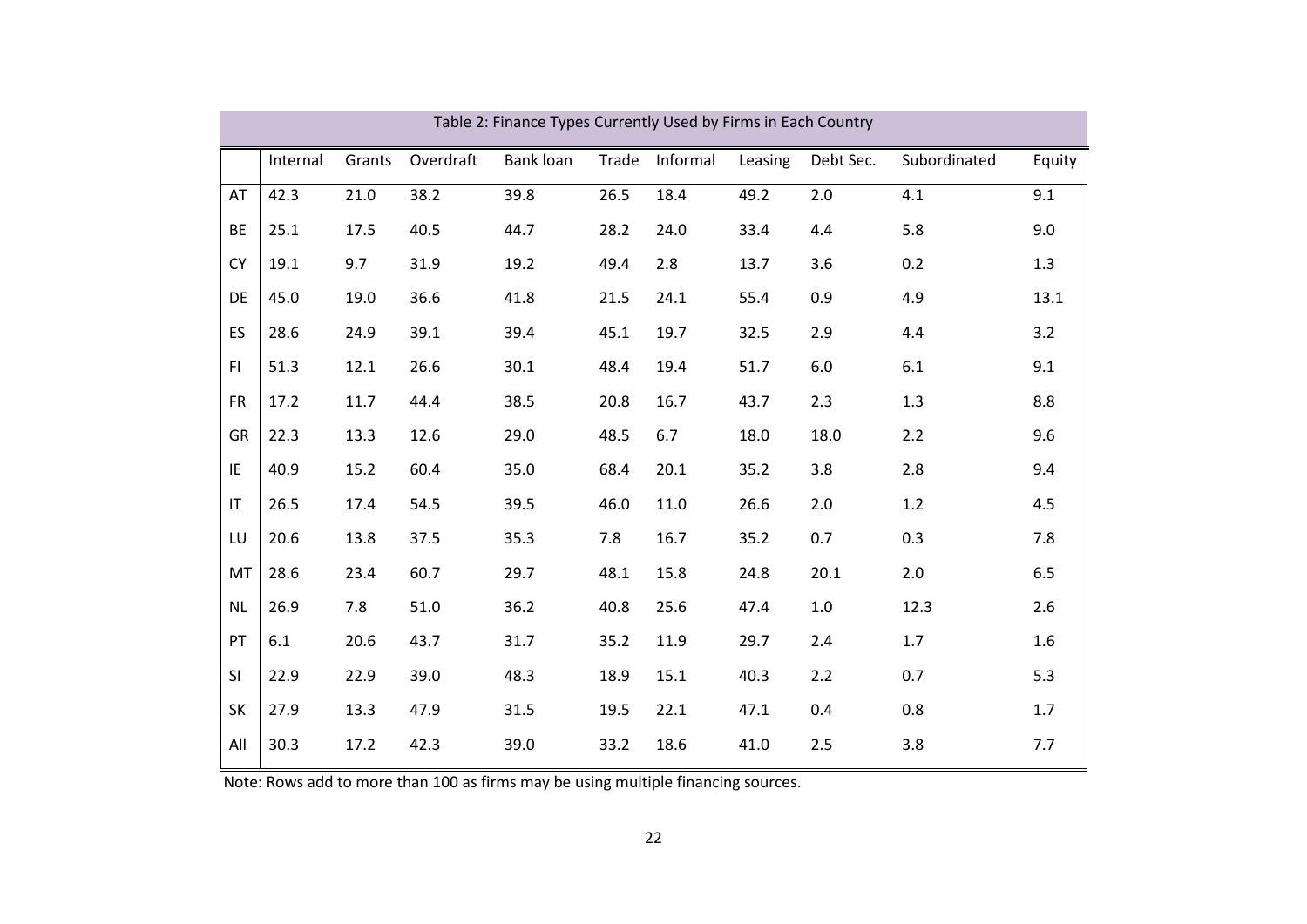|           |          |        |           | Table 3: Previous Experience of Finance Types by Firms in each Country |       |          |         |           |              |        |
|-----------|----------|--------|-----------|------------------------------------------------------------------------|-------|----------|---------|-----------|--------------|--------|
|           | Internal | Grants | Overdraft | Bank loan                                                              | Trade | Informal | Leasing | Debt Sec. | Subordinated | Equity |
| AT        | 62.7     | 52.8   | 61.8      | 74.9                                                                   | 38.5  | 34.7     | 70.2    | 7.5       | 11.9         | 22.4   |
| <b>BE</b> | 52.0     | 46.1   | 68.8      | 80.8                                                                   | 56.2  | 52.3     | 58.2    | 21.9      | 30.3         | 36.3   |
| <b>CY</b> | 36.2     | 42.6   | 53.4      | 62.5                                                                   | 70.5  | 27.5     | 34.7    | 19.1      | 19.3         | 33.9   |
| DE        | 61.9     | 50.3   | 58.5      | 74.2                                                                   | 30.3  | 41.1     | 73.7    | 3.7       | 12.5         | 24.3   |
| ES        | 47.2     | 60.8   | 57.4      | 74.9                                                                   | 61.6  | 38.0     | 68.0    | 8.7       | 13.3         | 10.0   |
| FI.       | 68.9     | 36.5   | 43.1      | 72.8                                                                   | 56.5  | 46.4     | 68.6    | 12.0      | 22.2         | 35.9   |
| <b>FR</b> | 50.8     | 50.7   | 79.0      | 87.7                                                                   | 55.6  | 50.7     | 78.0    | 26.6      | 21.8         | 51.0   |
| GR        | 37.2     | 42.7   | 26.8      | 59.6                                                                   | 63.9  | 20.3     | 34.6    | 28.3      | 13.6         | 30.9   |
| IE.       | 60.3     | 38.4   | 78.7      | 68.8                                                                   | 75.2  | 38.7     | 64.9    | 13.9      | 10.1         | 37.1   |
| IT        | 48.3     | 52.7   | 69.8      | 74.1                                                                   | 54.3  | 24.2     | 57.9    | 7.8       | 5.8          | 13.8   |
| LU        | 57.0     | 59.0   | 72.3      | 77.3                                                                   | 41.8  | 53.1     | 67.3    | 30.2      | 34.6         | 40.9   |
| MT        | 41.3     | 37.5   | 65.7      | 47.4                                                                   | 53.6  | 25.0     | 36.0    | 32.8      | 11.7         | 16.5   |
| <b>NL</b> | 46.2     | 22.1   | 64.1      | 60.8                                                                   | 52.3  | 43.2     | 59.2    | 6.8       | 25.9         | 11.0   |
| PT        | 19.7     | 47.2   | 61.6      | 64.6                                                                   | 52.1  | 30.9     | 61.3    | 10.4      | 10.7         | 11.5   |
| <b>SI</b> | 52.0     | 53.4   | 71.2      | 80.3                                                                   | 52.3  | 45.3     | 69.4    | 25.4      | 25.6         | 30.6   |
| SK        | 50.8     | 28.1   | 65.3      | 56.6                                                                   | 31.6  | 37.7     | 76.8    | 3.2       | 2.5          | 8.2    |
| All       | 51.8     | 49.5   | 64.0      | 75.0                                                                   | 49.0  | 38.7     | 67.4    | 11.5      | 14.6         | 24.7   |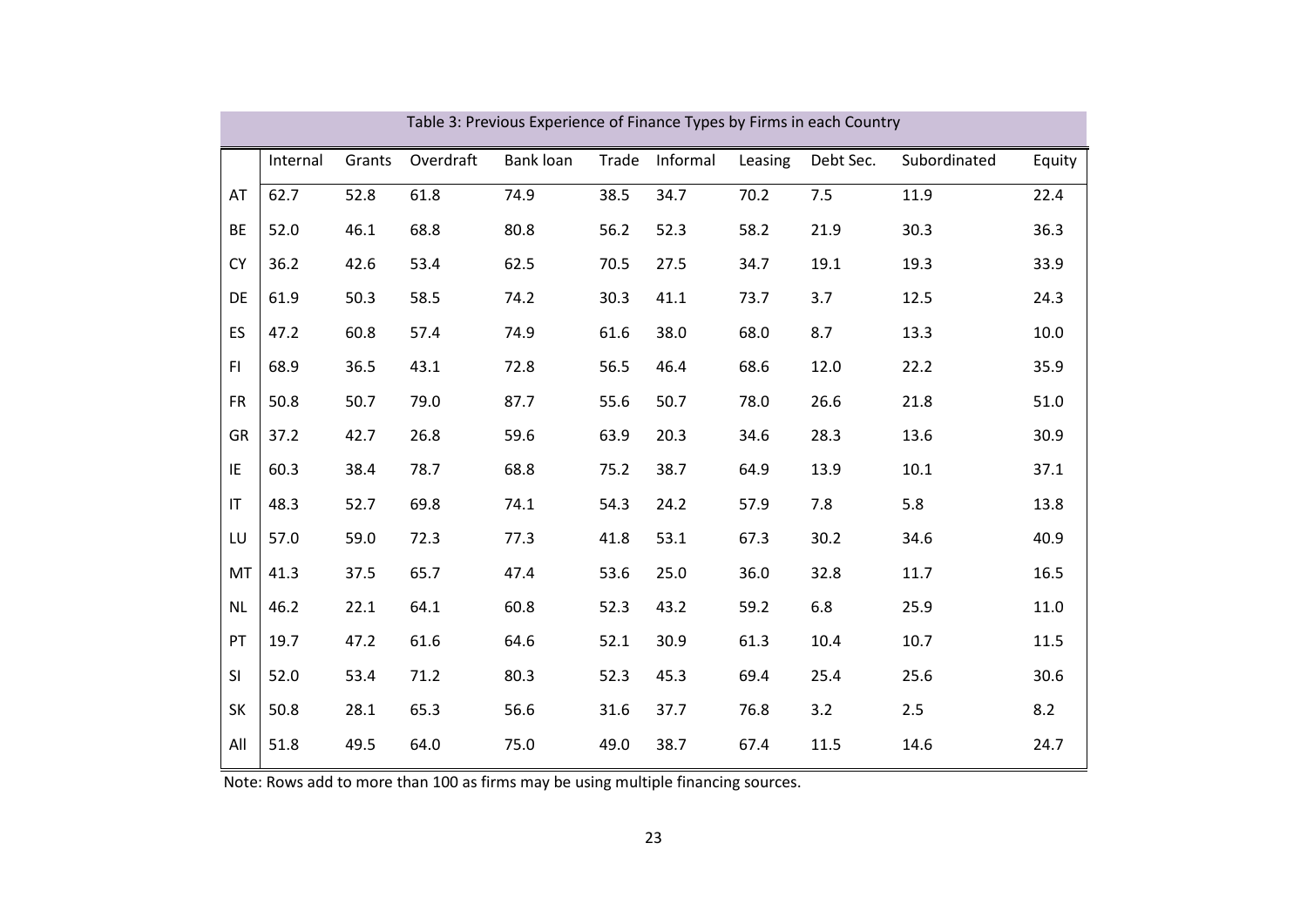|                        | Table 4: Finance Sources by Firm Size |        |           |           |       |          |         |           |              |        |
|------------------------|---------------------------------------|--------|-----------|-----------|-------|----------|---------|-----------|--------------|--------|
| <b>Currently Using</b> | Internal                              | Grants | Overdraft | Bank loan | Trade | Informal | Leasing | Debt Sec. | Subordinated | Equity |
| Micro                  | 20.7                                  | 11.1   | 38.9      | 27.3      | 26.5  | 9.9      | 19.2    | 2.1       | 1.5          | 4.6    |
| Small                  | 26.0                                  | 15.9   | 43.8      | 38.2      | 29.9  | 13.1     | 41.1    | 1.7       | 2.4          | 7.1    |
| Medium                 | 33.2                                  | 20.1   | 41.7      | 43.0      | 34.7  | 20.0     | 52.6    | 1.8       | 4.0          | 8.9    |
| Large                  | 41.6                                  | 23.0   | 45.2      | 49.5      | 41.4  | 30.6     | 57.6    | 3.8       | 6.9          | 10.9   |
| All Firms              | 30.3                                  | 17.2   | 42.3      | 39.0      | 33.2  | 18.6     | 41.0    | 2.5       | 3.8          | 7.7    |
| Previous Experience    | Internal                              | Grants | Overdraft | Bank loan | Trade | Informal | Leasing | Debt Sec. | Subordinated | Equity |
| Micro                  | 38.0                                  | 40.9   | 60.2      | 67.5      | 41.8  | 26.3     | 48.5    | 7.4       | 7.9          | 16.2   |
| Small                  | 48.5                                  | 48.7   | 66.6      | 77.4      | 46.6  | 32.8     | 71.4    | 8.6       | 10.8         | 22.9   |
| Medium                 | 57.2                                  | 52.7   | 64.7      | 77.4      | 50.0  | 42.2     | 77.6    | 11.0      | 15.0         | 27.2   |
| Large                  | 65.3                                  | 57.2   | 65.8      | 80.0      | 57.7  | 53.6     | 79.3    | 17.7      | 23.6         | 33.3   |
| All Firms              | 51.8                                  | 49.5   | 64.0      | 75.0      | 49.0  | 38.7     | 67.4    | 11.5      | 14.6         | 24.7   |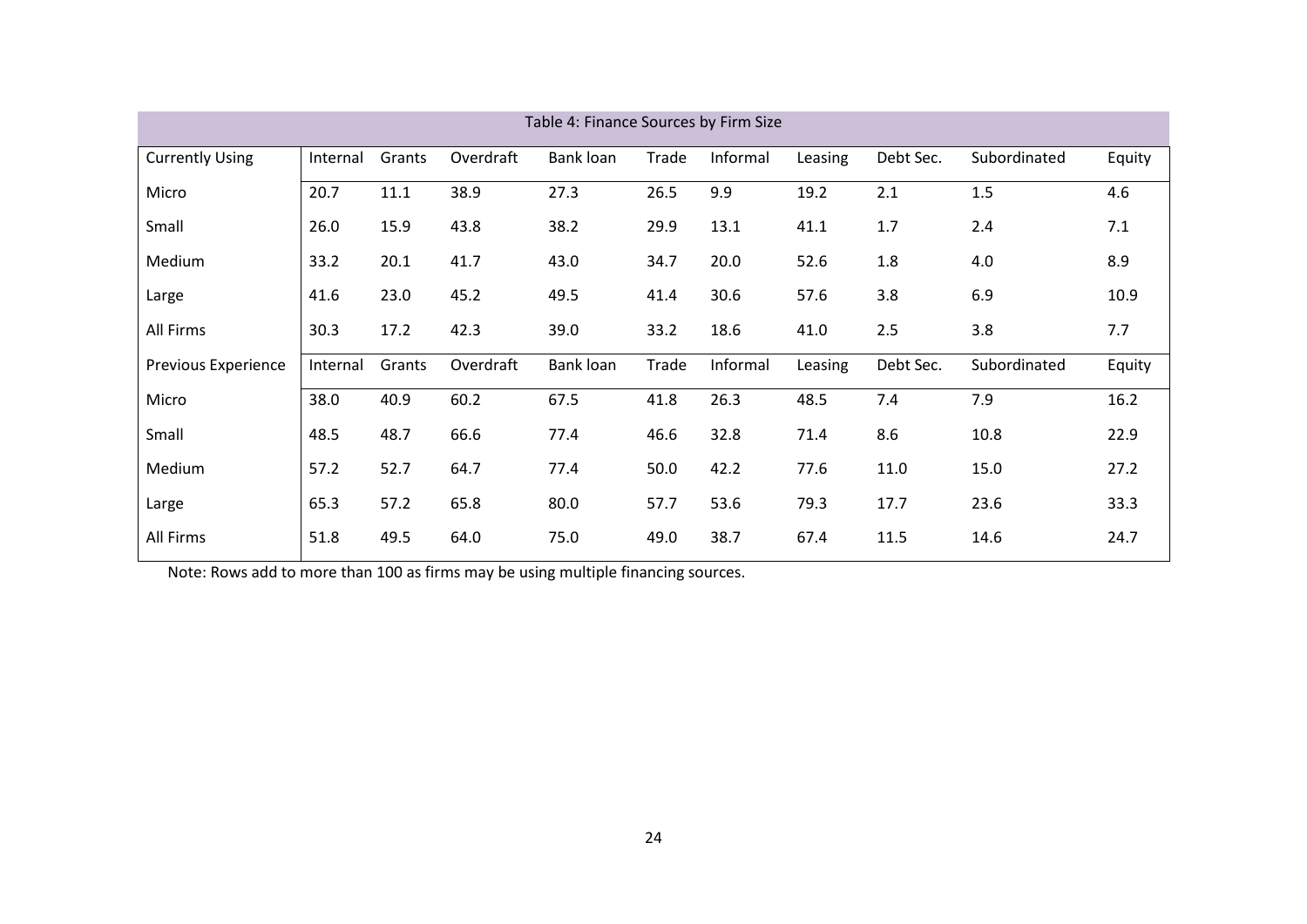|                        | Table 5: Finance Sources by Firm Age |        |           |                  |       |          |         |           |              |        |
|------------------------|--------------------------------------|--------|-----------|------------------|-------|----------|---------|-----------|--------------|--------|
| <b>Currently Using</b> | Internal                             | Grants | Overdraft | Bank loan        | Trade | Informal | Leasing | Debt Sec. | Subordinated | Equity |
| $2$                    | 23.3                                 | 14.1   | 30.8      | 30.5             | 25.4  | 24.5     | 37.5    | $1.1\,$   | 3.4          | 8.8    |
| $2 - 5$                | 23.1                                 | 14.9   | 38.0      | 31.7             | 29.0  | 18.3     | 34.8    | 1.9       | 3.4          | 6.9    |
| $5 - 10$               | 24.0                                 | 14.5   | 42.2      | 34.2             | 29.4  | 17.1     | 36.9    | 2.5       | 3.3          | 6.2    |
| $>10$                  | 31.9                                 | 18.2   | 42.9      | 40.7             | 34.4  | 18.7     | 42.1    | 2.6       | 3.9          | 8.2    |
| All Firms              | 30.1                                 | 17.4   | 42.3      | 39.1             | 33.3  | 18.5     | 40.9    | 2.5       | 3.8          | 7.9    |
| Previous Experience    | Internal                             | Grants | Overdraft | <b>Bank loan</b> | Trade | Informal | Leasing | Debt Sec. | Subordinated | Equity |
| $2$                    | 36.2                                 | 35.5   | 51.6      | 55.9             | 37.5  | 37.8     | 53.0    | 7.8       | 13.1         | 18.8   |
| $2 - 5$                | 40.5                                 | 43.0   | 57.6      | 66.2             | 45.9  | 38.2     | 57.0    | 10.4      | 13.2         | 24.8   |
| $5 - 10$               | 42.5                                 | 43.6   | 62.6      | 69.3             | 45.4  | 37.9     | 60.8    | 10.0      | 12.3         | 22.5   |
| $>10$                  | 54.3                                 | 51.5   | 65.1      | 77.2             | 50.6  | 39.0     | 69.7    | 12.0      | 15.2         | 25.3   |
| All Firms              | 51.6                                 | 49.7   | 64.1      | 75.2             | 49.4  | 38.8     | 67.5    | 11.6      | 14.6         | 24.8   |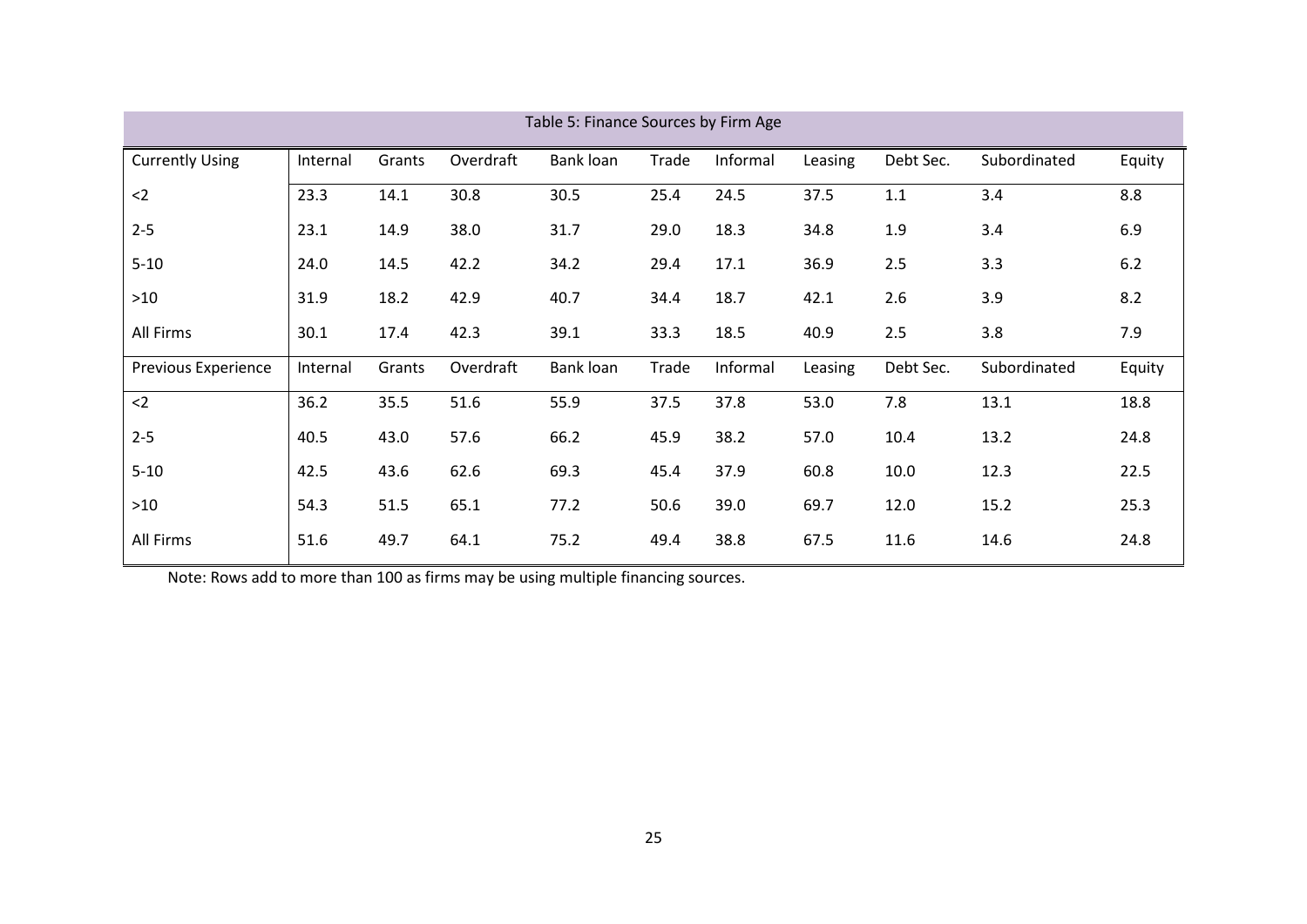| Table 6: Diversification of Funding - Count of Finance Types |                               |        |                                       |        |  |  |  |
|--------------------------------------------------------------|-------------------------------|--------|---------------------------------------|--------|--|--|--|
|                                                              | <b>Sources Currently Used</b> |        | <b>Sources Previously Experienced</b> |        |  |  |  |
| Size micro                                                   | $-0.42***$                    | (0.02) | $-0.23***$                            | (0.01) |  |  |  |
| Size small                                                   | $-0.16***$                    | (0.01) | $-0.09***$                            | (0.01) |  |  |  |
| Age $<$ 2                                                    | $-0.02$                       | (0.05) | $-0.13***$                            | (0.04) |  |  |  |
| Age 2-4                                                      | 0.02                          | (0.02) | $-0.07***$                            | (0.02) |  |  |  |
| Age 5-9                                                      | 0.02                          | (0.01) | $-0.04***$                            | (0.01) |  |  |  |
| Industry                                                     | 0.01                          | (0.02) | $0.04***$                             | (0.01) |  |  |  |
| Trade                                                        | $-0.01$                       | (0.02) | $-0.02$                               | (0.01) |  |  |  |
| <b>Services</b>                                              | $-0.12***$                    | (0.01) | $-0.07***$                            | (0.01) |  |  |  |
| Family owned                                                 | 0.04                          | (0.03) | $0.06**$                              | (0.03) |  |  |  |
| Other firm                                                   | 0.00                          | (0.03) | 0.04                                  | (0.03) |  |  |  |
| Venture capital                                              | 0.05                          | (0.05) | $0.11***$                             | (0.04) |  |  |  |
| Sole trader                                                  | $-0.08**$                     | (0.03) | $-0.04$                               | (0.03) |  |  |  |
| Other                                                        | $-0.03$                       | (0.07) | 0.05                                  | (0.04) |  |  |  |
| Subsidiary                                                   | $-0.12***$                    | (0.02) | $-0.10***$                            | (0.02) |  |  |  |
| Turnover unchanged                                           | $-0.01$                       | (0.01) | $-0.02**$                             | (0.01) |  |  |  |
| Turnover increase                                            | $0.11***$                     | (0.02) | $0.03**$                              | (0.01) |  |  |  |
| Profit unchanged                                             | $-0.07***$                    | (0.02) | $-0.04***$                            | (0.01) |  |  |  |
| Profit increased                                             | $-0.07***$                    | (0.02) | $-0.02$                               | (0.01) |  |  |  |
| Credit history unchanged                                     | $-0.23***$                    | (0.02) | $-0.12*$                              | (0.01) |  |  |  |
| Credit history improve                                       | $-0.09***$                    | (0.02) | 0.00                                  | (0.01) |  |  |  |
| Capital unchanged                                            | $-0.07***$                    | (0.02) | $-0.04***$                            | (0.01) |  |  |  |
| Capital increased                                            | $-0.02$                       | (0.02) | $-0.02$                               | (0.01) |  |  |  |
| Observations                                                 | 41,457                        |        | 41,457                                |        |  |  |  |
| Log-likelihood                                               | $-54745.3$                    |        | $-67760.122$                          |        |  |  |  |

Poisson regression, standard errors in parentheses, clustered at country-time level.

\*\*\* significant at 1%, \*\* at 5% and \* at 10%. Country-time effects also included. Base category: construction, public ownership, age >10 years, more than 50 employees, decreased turnover, decreased profit, decreased credit history, decreased capital position.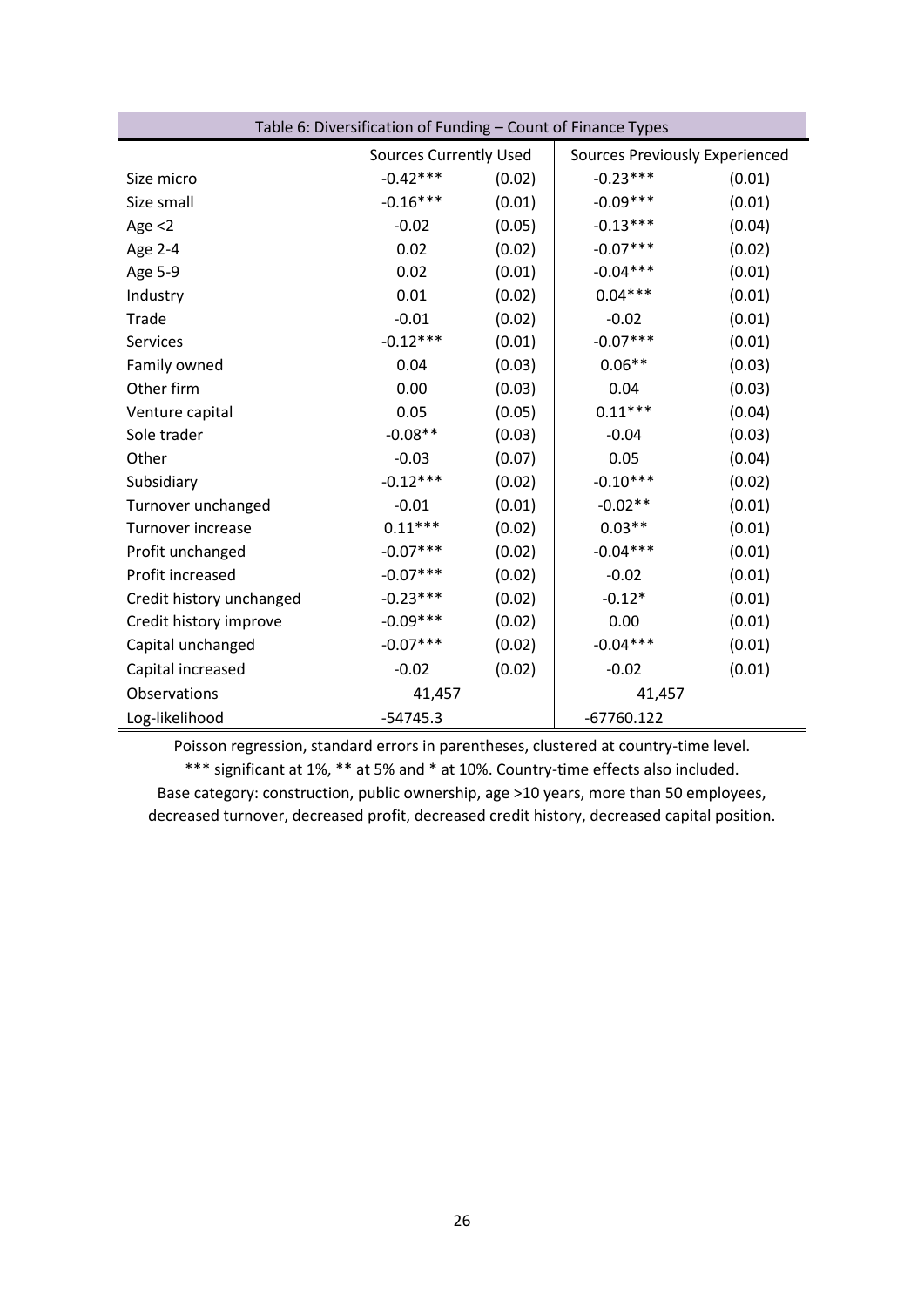|              | Table 7: Firm Characteristics and Credit Sources |             |             |             |             |             |                     |             |             |             |
|--------------|--------------------------------------------------|-------------|-------------|-------------|-------------|-------------|---------------------|-------------|-------------|-------------|
|              | Internal                                         |             | Overdraft   |             | Bank loan   |             | <b>Trade Credit</b> |             | Informal    |             |
|              | Current                                          | Experience  | Current     | Experience  | Current     | Experience  | Current             | Experience  | Current     | Experience  |
| Size micro   | $-0.701***$                                      | $-0.577***$ | $-0.272***$ | $-0.054$    | $-0.884***$ | $-0.229***$ | $-0.709***$         | $-0.194***$ | $-0.58***$  | $-0.304***$ |
|              | (0.065)                                          | (0.049)     | (0.062)     | (0.057)     | (0.056)     | (0.065)     | (0.051)             | (0.049)     | (0.045)     | (0.054)     |
| Size small   | $-0.441***$                                      | $-0.245***$ | 0.003       | 0.015       | $-0.256***$ | 0.021       | $-0.339***$         | $-0.015$    | $-0.391***$ | $-0.212***$ |
|              | (0.045)                                          | (0.044)     | (0.037)     | (0.057)     | (0.039)     | (0.046)     | (0.033)             | (0.045)     | (0.041)     | (0.048)     |
| Age $<$ 2    | $-0.242$                                         | $-0.648***$ | $-0.559***$ | $-0.278**$  | $-0.607***$ | $-0.87***$  | $-0.213*$           | $-0.214$    | $0.527***$  | $-0.163$    |
|              | (0.158)                                          | (0.145)     | (0.128)     | (0.13)      | (0.152)     | (0.13)      | (0.125)             | (0.196)     | (0.154)     | (0.172)     |
| Age 2-4      | $-0.158**$                                       | $-0.468***$ | $-0.245***$ | $-0.44***$  | $-0.468***$ | $-0.525***$ | 0.091               | $-0.065$    | $0.449***$  | $-0.086$    |
|              | (0.067)                                          | (0.068)     | (0.062)     | (0.091)     | (0.082)     | (0.093)     | (0.065)             | (0.092)     | (0.063)     | (0.069)     |
| Age 5-9      | $-0.15***$                                       | $-0.272***$ | $-0.015$    | $-0.212***$ | $-0.267***$ | $-0.292***$ | 0.002               | $-0.149**$  | $0.18***$   | 0.055       |
|              | (0.048)                                          | (0.043)     | (0.05)      | (0.066)     | (0.055)     | (0.057)     | (0.043)             | (0.063)     | (0.062)     | (0.049)     |
| Industry     | 0.068                                            | 0.084       | $-0.034$    | 0.039       | 0.064       | $0.19***$   | $0.246***$          | $0.206***$  | $0.176**$   | $0.179***$  |
|              | (0.066)                                          | (0.055)     | (0.058)     | (0.081)     | (0.063)     | (0.055)     | (0.06)              | (0.056)     | (0.073)     | (0.051)     |
| Trade        | $-0.017$                                         | $-0.035$    | $-0.036$    | $-0.116*$   | $-0.038$    | $-0.001$    | $0.297***$          | $0.171**$   | 0.106       | 0.039       |
|              | (0.061)                                          | (0.059)     | (0.053)     | (0.063)     | (0.07)      | (0.06)      | (0.061)             | (0.07)      | (0.079)     | (0.06)      |
| Services     | $-0.124**$                                       | $-0.048$    | $-0.258***$ | $-0.12*$    | $-0.377***$ | $-0.19***$  | $-0.425***$         | $-0.179***$ | $-0.031$    | 0.029       |
|              | (0.063)                                          | (0.061)     | (0.053)     | (0.073)     | (0.061)     | (0.057)     | (0.054)             | (0.065)     | (0.067)     | (0.056)     |
| Family owned | 0.073                                            | 0.131       | $0.415***$  | $0.387***$  | $0.807***$  | $0.623***$  | 0.182               | 0.096       | $-0.386***$ | 0.041       |
|              | (0.112)                                          | (0.107)     | (0.093)     | (0.13)      | (0.113)     | (0.11)      | (0.117)             | (0.124)     | (0.099)     | (0.102)     |
| Sole trader  | $-0.157$                                         | $-0.089$    | $0.351***$  | $0.313**$   | $0.658***$  | $0.564***$  | $-0.103$            | $-0.034$    | $-0.743***$ | $-0.186*$   |
|              | (0.134)                                          | (0.114)     | (0.102)     | (0.133)     | (0.118)     | (0.115)     | (0.118)             | (0.13)      | (0.115)     | (0.103)     |
| Observations |                                                  | 42774       |             | 42982       |             | 43027       |                     | 42927       |             | 42955       |
| Pseudo-R2    |                                                  | 0.064       |             | 0.064       |             | 0.062       |                     | 0.103       |             | 0.076       |

Multinomial logit regression, standard errors in parentheses, clustered at country-time level. \*\*\* Significant at 1%, \*\* at 5% and \* at 10%. Country-time effects, changes in turnover, profit, credit history, capital position and additional ownership categories also included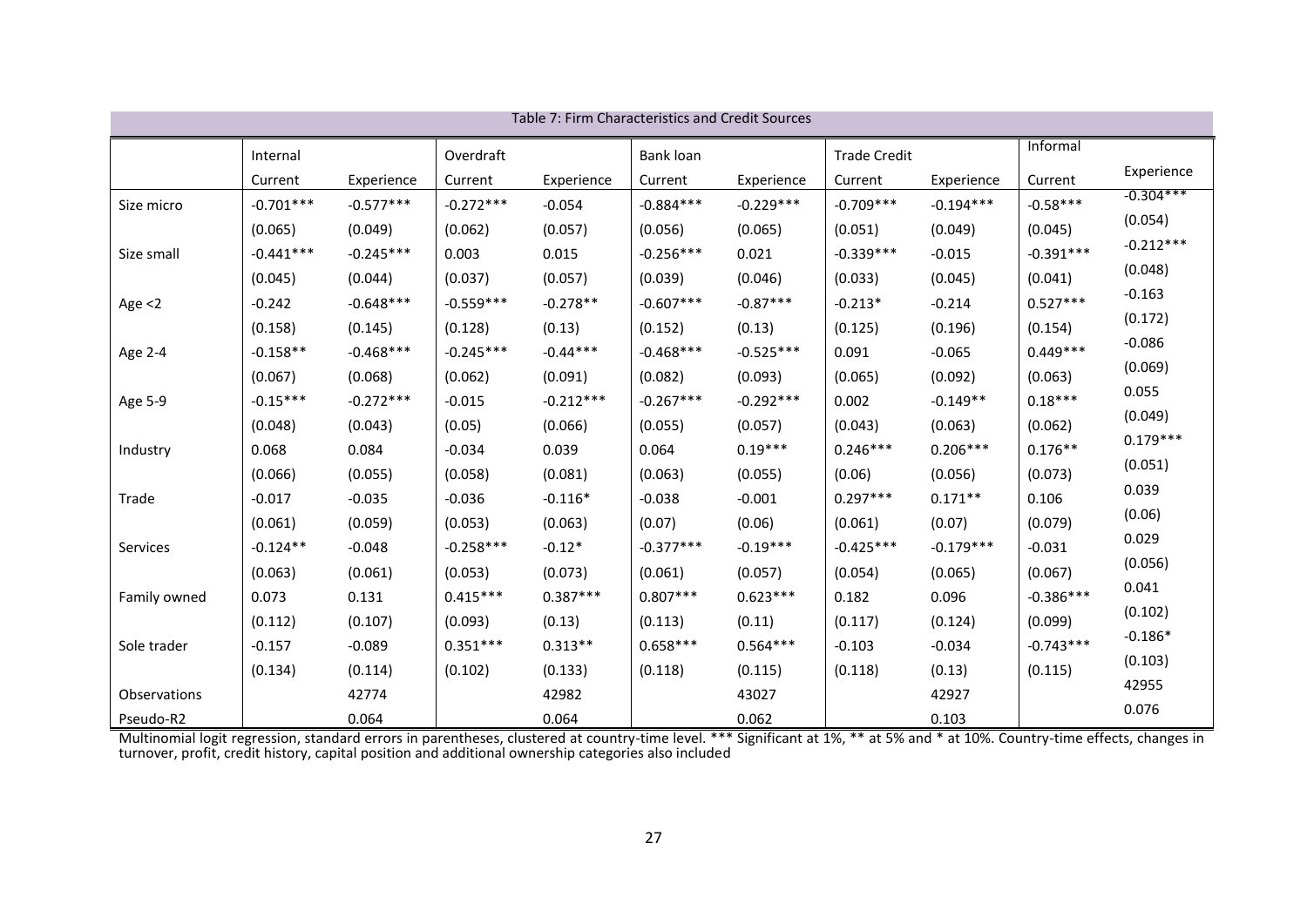|              | Table 8: Firm Characteristics and Other Finance Sources |             |             |             |                 |             |                   |             |             |             |
|--------------|---------------------------------------------------------|-------------|-------------|-------------|-----------------|-------------|-------------------|-------------|-------------|-------------|
|              | Equity                                                  |             | Leasing     |             | Debt securities |             | Subordinated Debt |             | Grants      |             |
|              | Current                                                 | Experience  | Current     | Experience  | Current         | Experience  | Current           | Experience  | Current     | Experience  |
| Size micro   | $-0.426***$                                             | $-0.418***$ | $-1.522***$ | $-0.556***$ | $-0.352***$     | $-0.527***$ | $-0.795***$       | $-0.494***$ | $-0.859***$ | $-0.369***$ |
|              | (0.102)                                                 | (0.059)     | (0.051)     | (0.051)     | (0.127)         | (0.085)     | (0.121)           | (0.076)     | (0.079)     | (0.045)     |
| Size small   | $-0.159***$                                             | $-0.128**$  | $-0.423***$ | $-0.046$    | $-0.164$        | $-0.302***$ | $-0.462***$       | $-0.23***$  | $-0.391***$ | $-0.15***$  |
|              | (0.06)                                                  | (0.052)     | (0.043)     | (0.041)     | (0.12)          | (0.059)     | (0.094)           | (0.056)     | (0.061)     | (0.039)     |
| Age $<$ 2    | $0.533**$                                               | $-0.288$    | $-0.121$    | $-0.772***$ | $-0.396$        | 0.095       | 0.244             | $0.427**$   | 0.044       | $-0.416***$ |
|              | (0.228)                                                 | (0.177)     | (0.162)     | (0.151)     | (0.373)         | (0.239)     | (0.256)           | (0.203)     | (0.169)     | (0.135)     |
| Age 2-4      | 0.071                                                   | 0.049       | $-0.167***$ | $-0.506***$ | $-0.299$        | 0.005       | $0.321*$          | 0.038       | 0.047       | $-0.215***$ |
|              | (0.138)                                                 | (0.08)      | (0.084)     | (0.1)       | (0.272)         | (0.09)      | (0.176)           | (0.081)     | (0.077)     | (0.078)     |
| Age 5-9      | 0.028                                                   | 0.012       | 0.011       | $-0.296***$ | 0.031           | $-0.125*$   | 0.162             | 0.04        | $-0.027$    | $-0.143***$ |
|              | (0.077)                                                 | (0.058)     | (0.051)     | (0.054)     | (0.148)         | (0.066)     | (0.111)           | (0.088)     | (0.067)     | (0.051)     |
| Industry     | 0.025                                                   | $-0.062$    | $-0.228**$  | $-0.091$    | $-0.071$        | $-0.004$    | 0.063             | $0.14*$     | $0.522***$  | $0.50***$   |
|              | (0.081)                                                 | (0.061)     | (0.093)     | (0.075)     | (0.174)         | (0.068)     | (0.138)           | (0.079)     | (0.092)     | (0.054)     |
| Trade        | $-0.078$                                                | $-0.144***$ | $-0.633***$ | $-0.457***$ | 0.083           | $-0.178$    | $-0.085$          | $-0.062$    | $-0.009$    | 0.058       |
|              | (0.08)                                                  | (0.054)     | (0.09)      | (0.083)     | (0.182)         | (0.078)     | (0.137)           | (0.08)      | (0.086)     | (0.059)     |
| Services     | $-0.153**$                                              | $-0.129**$  | $-0.336***$ | $-0.34***$  | 0.082           | $-0.296***$ | $-0.193$          | $-0.105$    | 0.01        | 0.006       |
|              | (0.072)                                                 | (0.057)     | (0.087)     | (0.085)     | (0.152)         | (0.071)     | (0.143)           | (0.084)     | (0.068)     | (0.039)     |
| Family owned | $-0.621**$                                              | $-0.186$    | $0.19*$     | $0.327***$  | $-0.263$        | $-0.186$    | $-0.334*$         | $-0.076$    | $0.205**$   | $0.329***$  |
|              | (0.154)                                                 | (0.116)     | (0.099)     | (0.115)     | (0.319)         | (0.145)     | (0.174)           | (0.121)     | (0.104)     | (0.086)     |
| Sole trader  | $-1.037***$                                             | $-0.496***$ | $-0.169*$   | 0.01        | $-0.563*$       | $-0.372**$  | $-0.604***$       | $-0.286**$  | $-0.09$     | 0.177       |
|              | (0.165)                                                 | (0.131)     | (0.095)     | (0.111)     | (0.339)         | (0.15)      | (0.183)           | (0.129)     | (0.115)     | (0.088)     |
| Observations |                                                         | 42864       |             | 43022       |                 | 42599       |                   | 42635       |             | 42906       |
| Pseudo-R2    |                                                         | 0.151       |             | 0.101       |                 | 0.163       |                   | 0.098       |             | 0.053       |

Multinomial logit regression, standard errors in parentheses, clustered at country-time level. \*\*\* Significant at 1%, \*\* at 5% and \* at 10%. Country-time effects, changes in turnover, profit, credit history, capital position and additional ownership categories also included.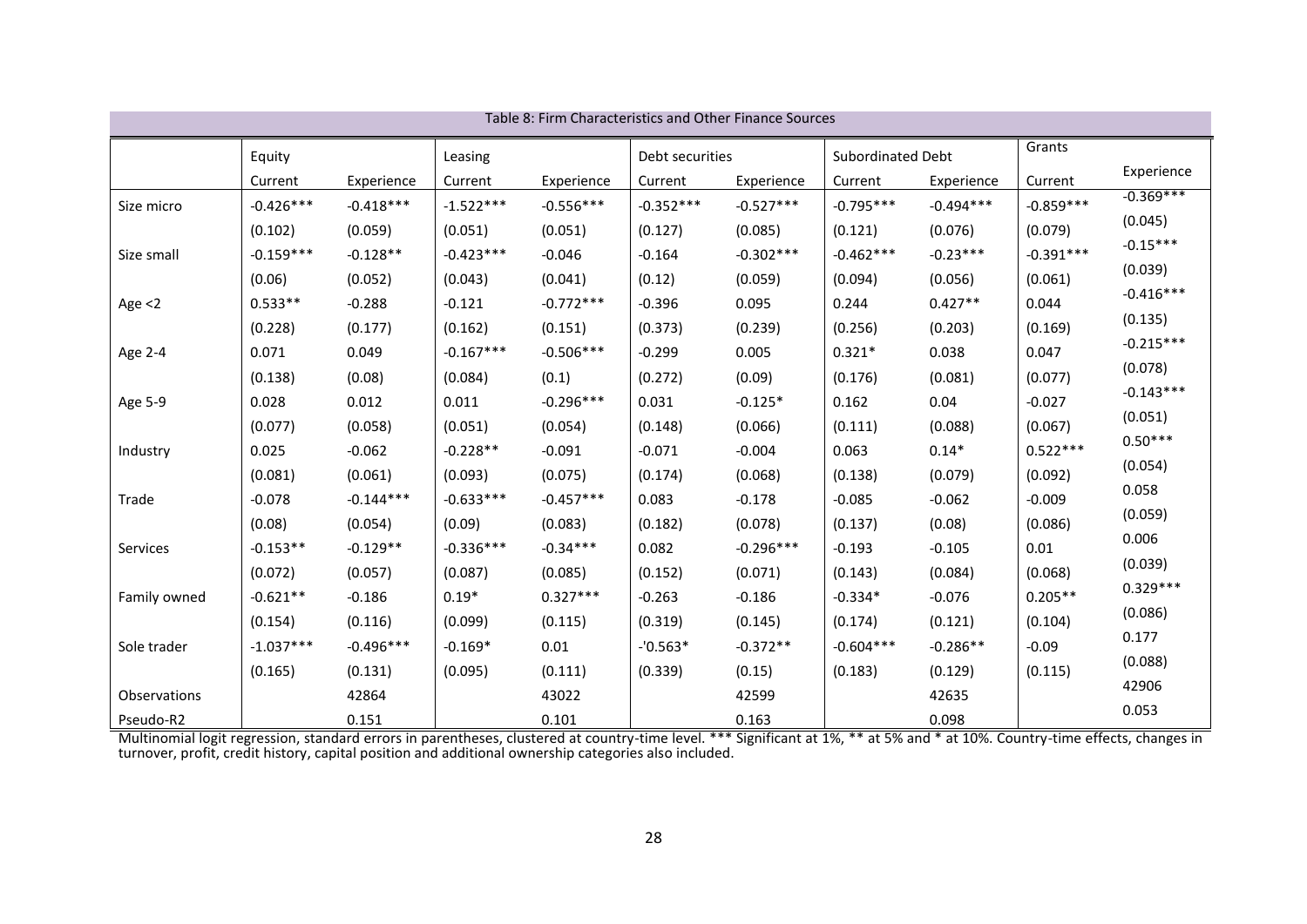|                  | Appendix 1: Distribution of Country Observations by Survey Wave |                      |                 |                      |                          |                      |                 |  |
|------------------|-----------------------------------------------------------------|----------------------|-----------------|----------------------|--------------------------|----------------------|-----------------|--|
|                  | Apr-Sep<br>2010                                                 | Oct 2010-<br>Mar2011 | Apr-Sep<br>2011 | Oct 2011-<br>Mar2012 | Apr-Sep<br>2012          | Oct 2012-<br>Mar2013 | Apr-Sep<br>2013 |  |
| Austria (AT)     | 200                                                             | 500                  | 502             | 500                  | 506                      | 500                  | 501             |  |
| Belgium (BE)     | 203                                                             | 517                  | 500             | 503                  | 500                      | 500                  | 500             |  |
| Cyprus (CY)      | $\overline{\phantom{a}}$                                        |                      | 100             |                      | $\overline{\phantom{a}}$ |                      | 100             |  |
| Germany (DE)     | 1,000                                                           | 1,000                | 1,006           | 1,000                | 1,006                    | 1,002                | 1,000           |  |
| Spain (ES)       | 1,000                                                           | 1,000                | 1,001           | 1,000                | 1,001                    | 1,003                | 1,001           |  |
| Finland (FI)     | 100                                                             | 500                  | 500             | 500                  | 500                      | 500                  | 501             |  |
| France (FR)      | 1,003                                                           | 1,004                | 1,002           | 1,005                | 1,001                    | 1,002                | 1,002           |  |
| Greece (GR)      | 200                                                             | 500                  | 500             | 500                  | 500                      | 500                  | 500             |  |
| Ireland (IE)     | 100                                                             | 500                  | 502             | 500                  | 500                      | 500                  | 500             |  |
| Italy (IT)       | 1,000                                                           | 1,000                | 1,001           | 1,000                | 1,000                    | 1,003                | 1,000           |  |
| Luxemburg (LU)   |                                                                 |                      | 100             |                      |                          |                      | 100             |  |
| Malta (MT)       | $\overline{\phantom{a}}$                                        |                      | 100             |                      |                          |                      | 100             |  |
| Netherlands (NL) | 256                                                             | 502                  | 500             | 500                  | 500                      | 500                  | 500             |  |
| Portugal (PT)    | 250                                                             | 509                  | 502             | 503                  | 500                      | 500                  | 500             |  |
| Slovenia (SI)    |                                                                 |                      | 100             |                      |                          |                      | 100             |  |
| Slovakia (SK)    |                                                                 |                      | 300             |                      |                          |                      | 300             |  |
| Total            | 5,312                                                           | 7,532                | 8,216           | 7,511                | 7,514                    | 7,510                | 8,205           |  |